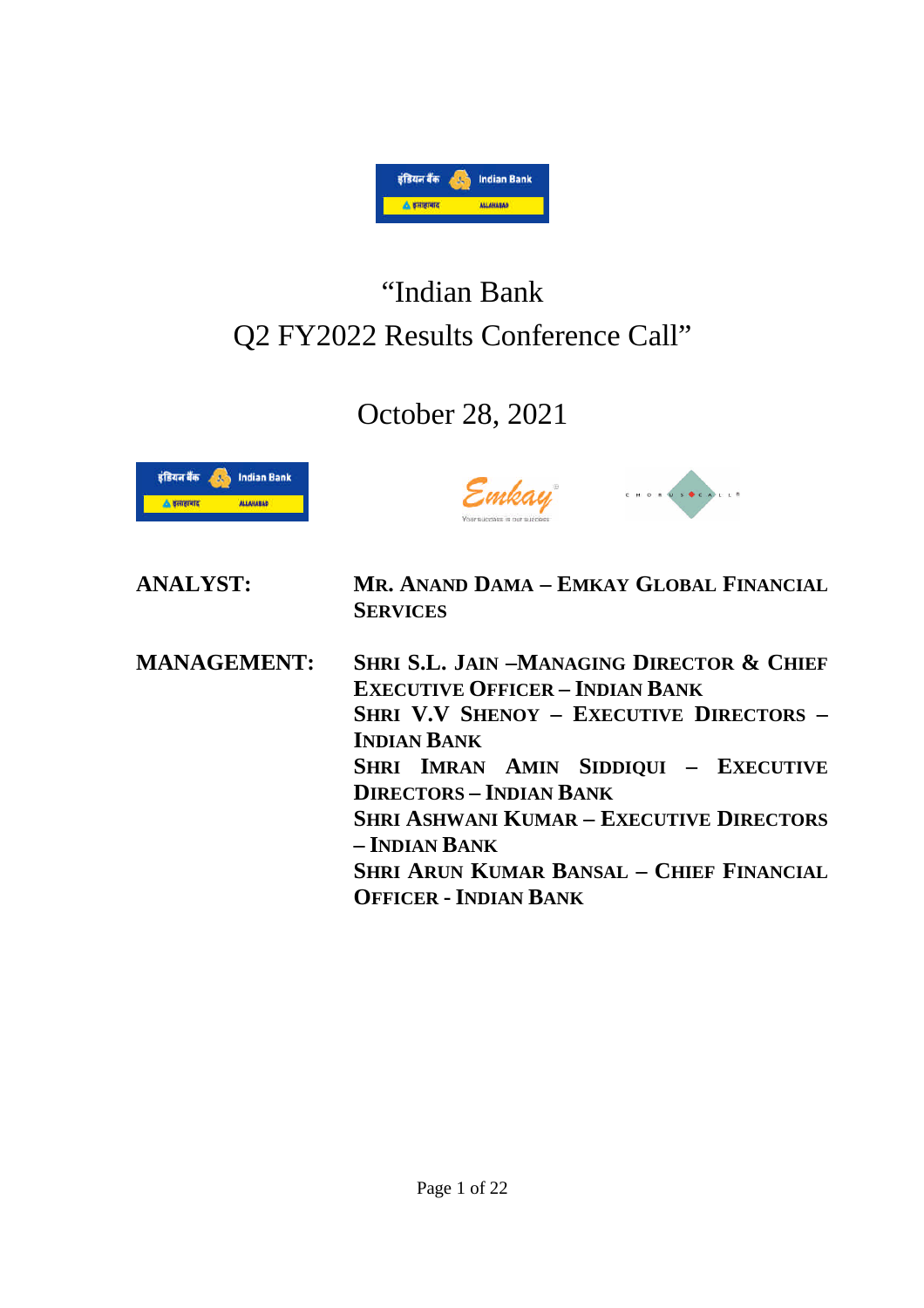

**Moderator:** Ladies and gentlemen, good day and welcome to the Q2 FY2022 Results Conference Call of Indian Bank hosted by Emkay Global Financial Services. As a reminder, all participant lines will be in the listen-only mode and there will be an opportunity for you to ask questions at the end of today's presentation. Should you need assistance during the conference call, please signal an operator by pressing "\*" then "0" on your touchtone phone. Please note that this conference is being recorded. I would now like to hand the conference over to Mr. Anand Dama from Emkay Global Financial Services. Thank you and over to you Sir!

- **Anand Dama:** Thank you, operator. Welcome all participants for the Indian Bank Q2 FY2022 earnings call. We have with us, Shri S.L. Jain – MD  $&$  CEO who has recently joined the bank and the entire top management including ED, CFO and other participant from the management. We would first request the management to briefly update us on the key highlights of the O2 results and the outlook on growth and asset quality going forward then we will open up the floor for Q&A. Over to you, Mr. Jain!
- **S.L. Jain:** Listed investor, I have with me all the three executive directors and the general manager. During the quarter, our business has grown by 8%, deposit has grown by 10% and it is backed by the growth in CASA by 8% and we are maintaining CASA at 41%. Our advance growth is by 5%, but this advance growth is basically backed by the RAM growth. RAM growth is about 13%, wherein retail we are growing 14%, backed by housing and mortgage loan of 10%.

In Agri we are growing again 16% and this agri growth is backed by jewel loan, where we are growing 34% and 52% of our Agri book is jewel. In MSMA we are growing at 8% and MSMA growth basically is backed by the ECLGS growth as well as growth for this cluster funding or hint phase loan or jewel loan or a CGCME based coverage launched.

So all these put together are growing at 13%. There is some degrowth in corporate lending, this degrowth is because under utilization of limits because of the deleveraging by the corporate itself and what we have done here is around over the last quarter we have sanctioned around 16000 Crores of new loans, which is reflecting in over increase in processing fees as well and in the sector we have grown physically sanctioned in a road, we have sanctioned in a steel, we have sanctioned in a cement, we have sanctioned in the textile, we have sanctioned in the hydro chemical these are the number of sector we have grown so it is the credit growth.

If you come into further over the collection efficiencies, collection efficiency in the monthon-month as well as a community basis is improving in all segments, if you see our SLA1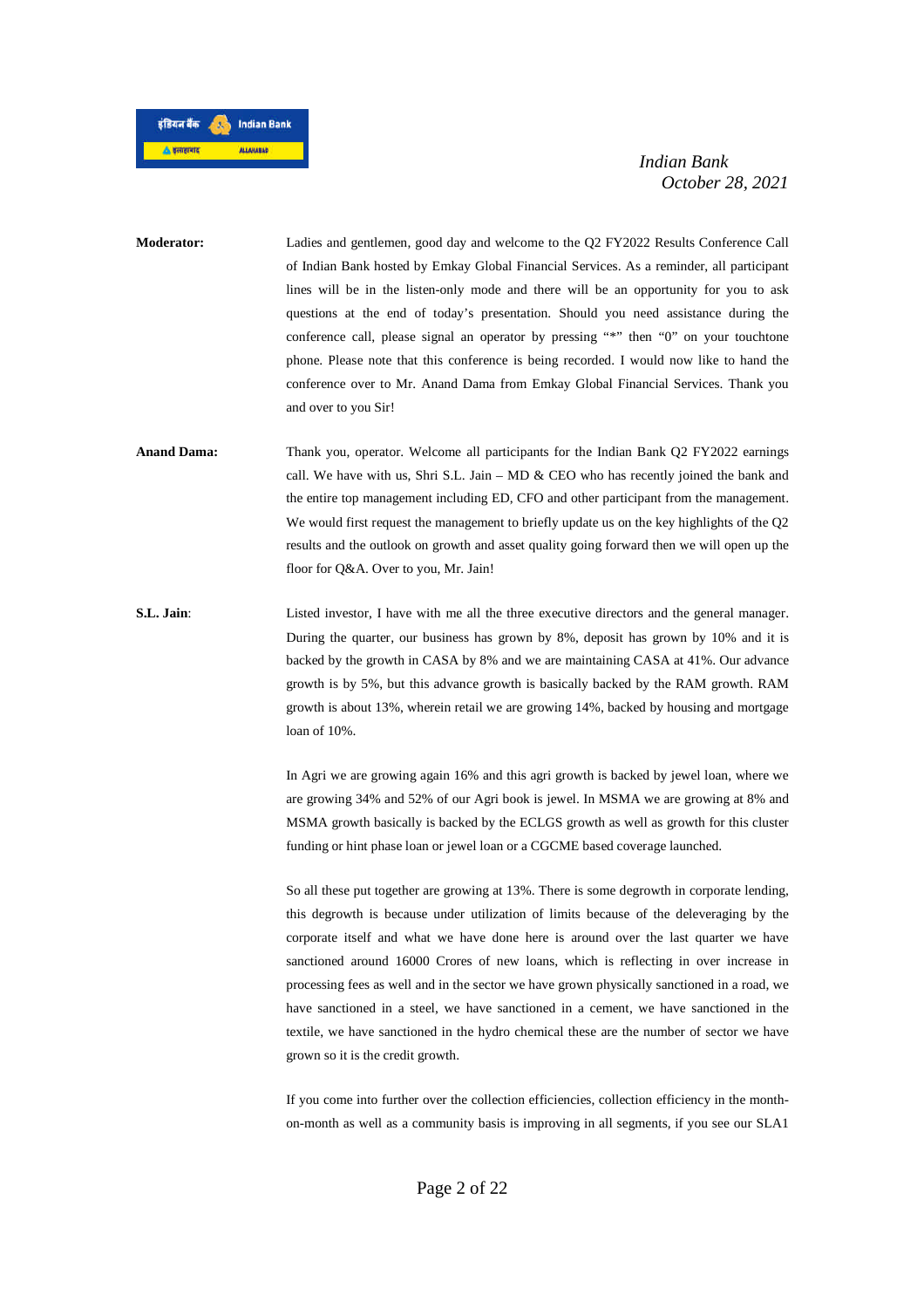

and SLA2 that has come down both SLA1 and SLA2 as well as our gross NPA and net NPA they have also come down from via 13 BPS in gross and 21 BPS in net NPO in sequential basis, provision coverage ratio has improved from 82% to 82.32% so in an asset quality and NPA business there is a fresh addition of around 3952 Crores and around 2004 Crores is corporate, which is mainly in one account of having an exposure of 1821 Crores baring the slippage is very less in retail around 150 Crores odd. On slippage in agri and this is mainly because of the crop loan because of the COVID in other regions their roll over could not take this in the time to come we will do roll over there also in MSMA wherever we could not do restructuring or the units are closed or they are facing some problems there is a slippage.

All in if you see out of 3952 Crores, if you exclude this one account, which was NPA, but because of the court decision was not NPA, it is around 2000 Crores, which is around 0.4% to 0.5%, so this is regarding asset quality, but the recovery is 3952 over 3400 Crores odd is a recovery, so our slippage and recoveries are more or less matching.

In all of our collection efficiency improvement, reduction in SMA1, 2 and improvement on asset quality and overall asset quality is slightly better than the last quarter. So this is an asset quality. As far as the restructuring book is concerned, we have done 4700 Crores odd of restructuring, some amount has come so it is around 4600 Crores and in COVID 2.0 we have done the restructuring of 1400 Crores and the restructuring is in all retail and retail whether it is restructuring is in housing where we see the loans given default will be less and MSMA and we are holding a provision of 10% against both this restructuring put together Rs.1800 Crores to Rs.1900 Crores, so this is restructuring numbers.

Now coming to the P&L numbers, if you see my P&L numbers, of course on a Y-o-Y basis, NII has slightly come down, the reason is very simple, last time because of the Supreme Court guidelines and there was no classification of NPA and therefore there is no interest reversal, so whatever interest reversal was part of provisions, so at this time after March, the NPA classification is started, so you see on a sequential basis over NII has grown by 2.5% or 3%.

If we see the fee based income with the opening of an economy our fee based income has grown, so our processing fees is grown, our transaction income has grown our LC vendor rating commission has grown, so all our government business has also grown. Slowly, slowly with the opening of our economy our fee based income is growing, slowly over this NII 2.0 is growing and this all put together has culminated into increase in operating profit by 11% and slightly there is an increase in salary overheads that is where we have made a provision for AS15 for pension payments as well as some payment for family pensions and NPAs. So there is slightly increase in that employee cost otherwise, this other overheads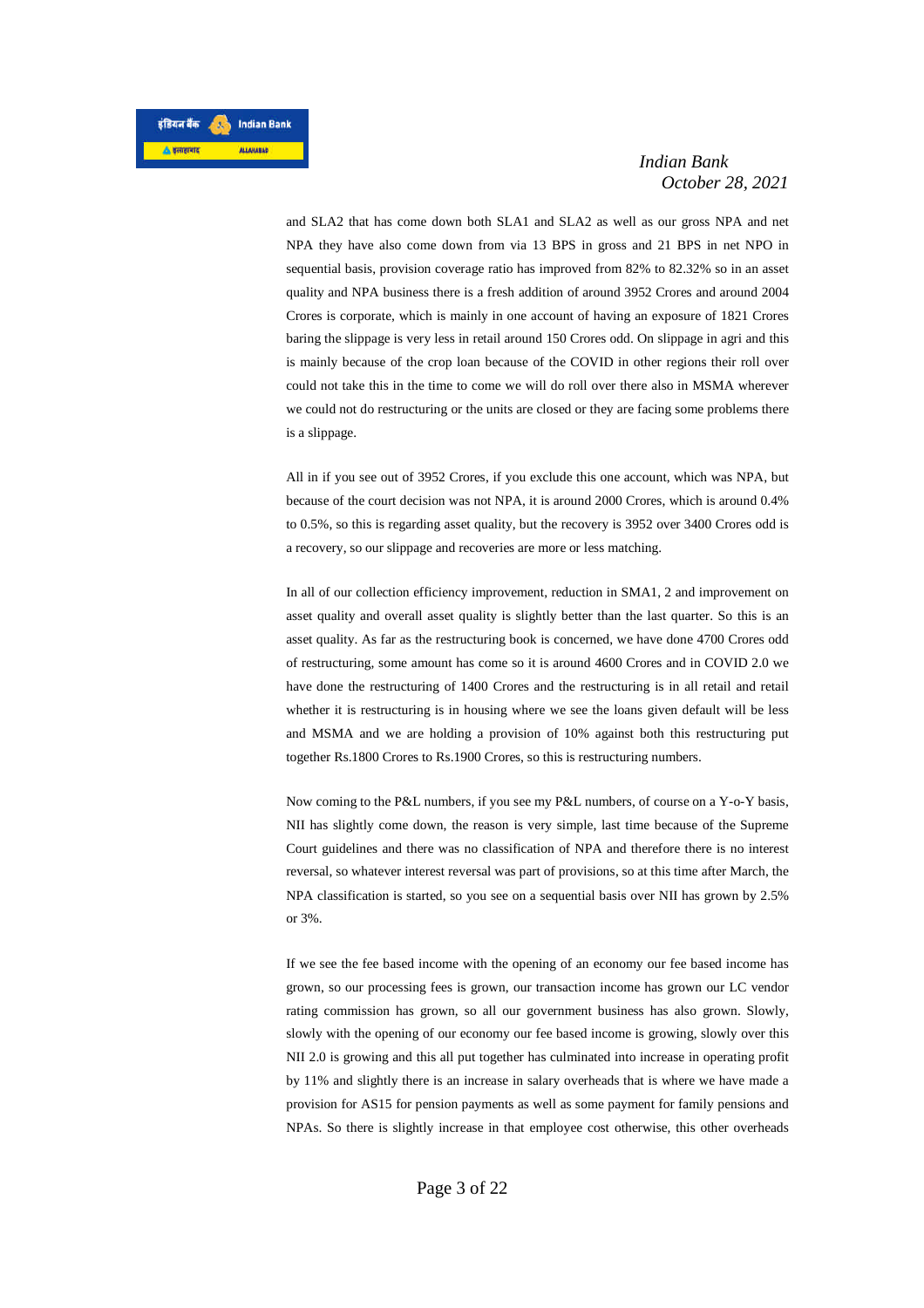

remains more or less under control, so put together all in one our operating profit has gone by 11%.

You see the provisions part there is an increase in the provision, but if you go deeper into a provision, so major big hit is coming in provision in two reasons, one we have done the restructuring of a round of 14000 Crores, so 1400 Crores of additional 10% provision as well as this big account, NBFC account where we have made 50% provisions, so it is 1800 Crores 50% of that is 900 these are the two major provisioning hit increase of provisioning, otherwise we are not carrying much of a baggage with us, so there was slightly increase in provisioning, but in all our net profit has grown by 164%.

If you come to the capital adequacy point of view we see that our capital of course total come down slightly, but the reason is in 600 Crores of Tier1 we have exercised call options which is at 8 plus rate of interest, so we have paid this, otherwise in a CET and in the tier 1 there is an increase of 11 BPS and if you add the 2004 Crores of the profit of the current half year it will increase 75 BPS in the capital adequacy, so it will cross 16.63%, which is one of the highest in the industry so on capital side we are more or less adequately capitalized.

If I put together all these things one by one growth in RAM is 13%, which is 60% going forward we want that credit growth should remain between 8% and 10%, so the 60% may come down to 59%, 58%, but we will continue to focus on this RAM sector and on the deposit side we will raise the deposit based on the needs, based on the lending. So some of the deposits we have utilized for increase in our treasury numbers, so 3000 Crores odd we have added in the GSEC because the margin that better is compared to others. This is some in substance of this quarter. I am open to questions.

- **Moderator**: Thank you very much. We will now begin the question and answer session. Ladies and gentlemen, we will wait for a moment while the question queue assembles. The first question is from the line of Mona Khetan from Dolat Capital. Please go ahead.
- **Mona Khetan**: Good evening and thanks for taking my question. My first question is around the restructured book, you mentioned RP1 of 4600 Crores and another 1400 Crores under revenue regulations plan 2.0 so, is there any overlap between the two?

**S.L. Jain:** Madam, restructuring basically has three components, one is the tranche 1 and tranche 2 for SMA restructuring, RP1 and RP2, so there is the overlap between the tranche 1 and tranche 2 in SMA as well as in RP2, but there is hardly any overlap between RP1 and RP2.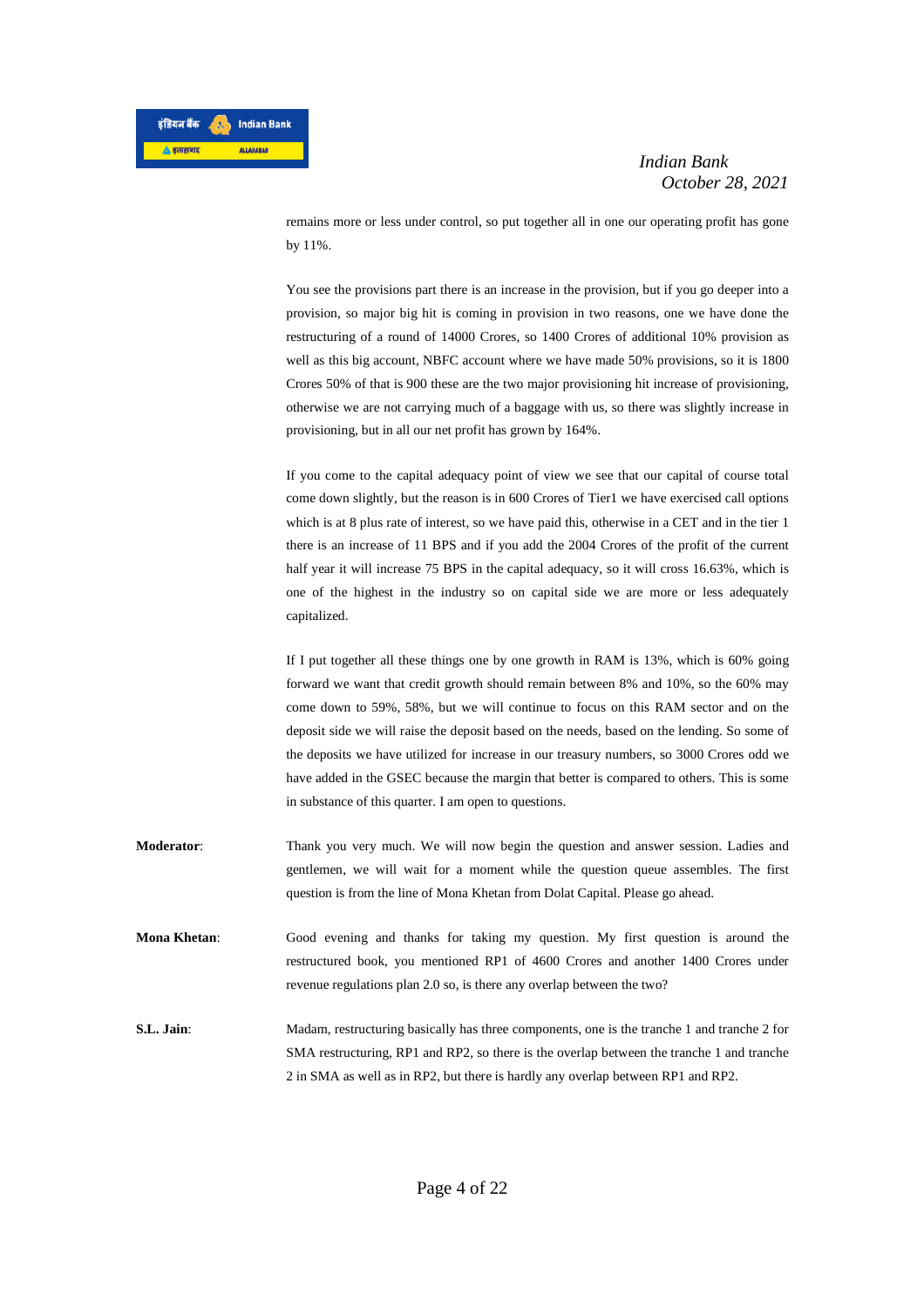

| <b>Mona Khetan:</b> | When saying SMA you mean the non-COVID MSMA restructuring that we had of 4400<br>Crores?                                                                                                                                                                                                                                                                                                                                                                                                                                                                                                                                                                                                                                                                                                                                                                |
|---------------------|---------------------------------------------------------------------------------------------------------------------------------------------------------------------------------------------------------------------------------------------------------------------------------------------------------------------------------------------------------------------------------------------------------------------------------------------------------------------------------------------------------------------------------------------------------------------------------------------------------------------------------------------------------------------------------------------------------------------------------------------------------------------------------------------------------------------------------------------------------|
| S.L. Jain:          | So, major part of this is overlap in COVID 2.0.                                                                                                                                                                                                                                                                                                                                                                                                                                                                                                                                                                                                                                                                                                                                                                                                         |
| <b>Mona Khetan:</b> | So, if I have to look at the total restructured book for the bank I should only adding one and<br>two and excluding the MSMA restructuring of 4400 because that already overlapping 2.0?                                                                                                                                                                                                                                                                                                                                                                                                                                                                                                                                                                                                                                                                |
| S.L. Jain:          | Entirely is not overlapped, one and two plus you may add 1500 Crores or so, so around<br>2000 Crores you can put, so which is around 5%.                                                                                                                                                                                                                                                                                                                                                                                                                                                                                                                                                                                                                                                                                                                |
| <b>Mona Khetan:</b> | So, totally restructured book including COVID and pre-COVID MSMA restructuring<br>should we say about 6% of your book?                                                                                                                                                                                                                                                                                                                                                                                                                                                                                                                                                                                                                                                                                                                                  |
| S.L. Jain:          | 2000, say above 5% of the book.                                                                                                                                                                                                                                                                                                                                                                                                                                                                                                                                                                                                                                                                                                                                                                                                                         |
| <b>Mona Khetan:</b> | Okay, 2000 of the book.                                                                                                                                                                                                                                                                                                                                                                                                                                                                                                                                                                                                                                                                                                                                                                                                                                 |
| S.L. Jain:          | We are holding a provision of 10% there again.                                                                                                                                                                                                                                                                                                                                                                                                                                                                                                                                                                                                                                                                                                                                                                                                          |
| <b>Mona Khetan:</b> | Sure and the second question was, how much have we provided against the Srei exposure?                                                                                                                                                                                                                                                                                                                                                                                                                                                                                                                                                                                                                                                                                                                                                                  |
| S.L. Jain:          | Presently we have provided 50%.                                                                                                                                                                                                                                                                                                                                                                                                                                                                                                                                                                                                                                                                                                                                                                                                                         |
| <b>Mona Khetan:</b> | You know your restructured book is fairly large at around 5%, so how much of slippage<br>could be eventually expect from this book or building?                                                                                                                                                                                                                                                                                                                                                                                                                                                                                                                                                                                                                                                                                                         |
| S.L. Jain:          | Madam, you see this book of about 2000 Crores, 7000 Crores is the retail, which is mainly<br>housing, so we do not see any loss given default in this portfolio because housing already<br>has the margin of 25% or 30% and second is around 3000 Crores odd is a corporate where<br>two or three corporate are there, so presently we are working okay, remaining is in MSMA<br>sector, if you will see in COVID 1.0 we have restructured 4750 Crores has come down, so<br>people are paying also, it is not that if there is a degradation on that we have an adequate<br>provisioning and presently basically with the support of ESLGS one, two and now this<br>addition of 10% so liquidity is available with this MSMA, economy has opened up, so these<br>companies they have survived in the COVID time, so we do not see much of a risk there. |
| Moderator:          | Thank you. The next question is from the line of Gaurav from Bowhead India. Please go<br>ahead.                                                                                                                                                                                                                                                                                                                                                                                                                                                                                                                                                                                                                                                                                                                                                         |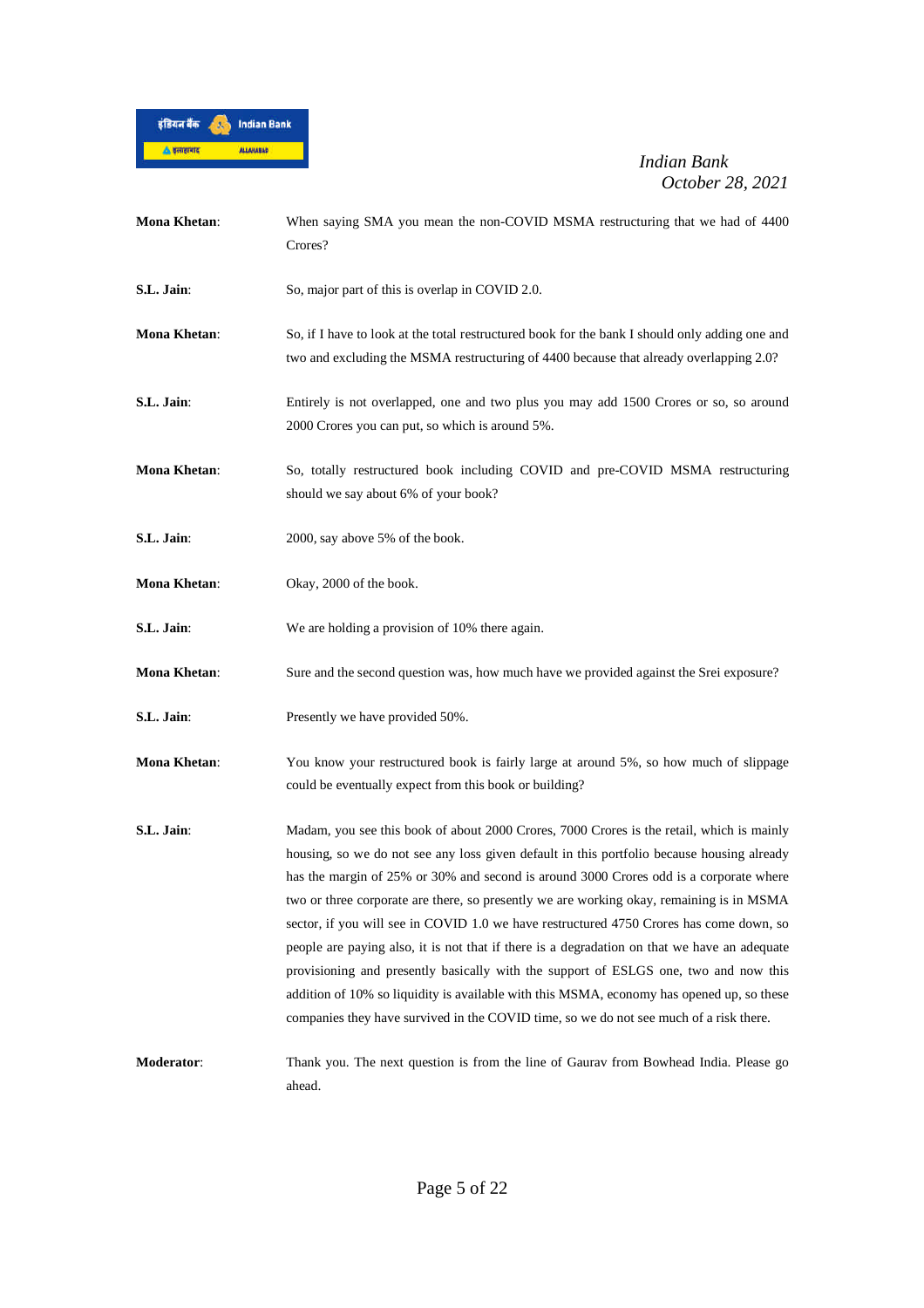

| Gaurav:    | Good evening, Sir. Thank you for the opportunity. So you helped us with the overlap<br>between RP1 and RP2 and enhanced restructuring and following in that we have disclosed<br>SMA1 and SMA 2 also, so is there any possibility that these restructuring numbers has<br>some overlap with the SMA1 and SMA 2 also and if it is could you help us with that<br>number? |
|------------|-------------------------------------------------------------------------------------------------------------------------------------------------------------------------------------------------------------------------------------------------------------------------------------------------------------------------------------------------------------------------|
| S.L. Jain: | Sir, always SMA1 and SMA2 restructuring always will be there because SMA1 and SMA2,<br>is a overall book, right, so there is always be, so on a daily basis this overlap calculation is a<br>difficult task.                                                                                                                                                            |
| Gaurav:    | Sir, let us say as on September 30, 2021, you have reported 22000 Crores of SMA1 and<br>SMA2, and then you have 20000 Crores of restructured, so even a broad idea would be very<br>helpful? I understand that this changes on a daily basis, but if I want to pinpoint it or like<br>say on September 30, 2021, so what would that overlap be?                         |
| S.L. Jain: | One thing I want to raise here because the COVID 2.0 restructuring we have done in the last<br>quarter so major part of outstanding is taken care in the restructuring, so if there is an<br>overlap, it will be very less, because it is done in the last quarter only, September quarter<br>only.                                                                     |
| Gaurav:    | I should consider SMA1 and SMA2 of 22000 Crores over 20000 Crores restructured is that<br>what my understanding should be?                                                                                                                                                                                                                                              |
| S.L. Jain: | Yes, maybe from the COVID 1 they can be.                                                                                                                                                                                                                                                                                                                                |
| Gaurav:    | So, it will be a guess. Maybe you may not have the data right now that is okay, but maybe if<br>you can help us.                                                                                                                                                                                                                                                        |
| S.L. Jain: | We will calculate and we will provide, SMA 1 and SMA2 if you see 4.94% plus 1.47% so<br>around 5.5% and 4% there, right, but overlap number we will provide you, because may be<br>COVID 1 there can be.                                                                                                                                                                |
| Gaurav:    | Sir, on this restructuring like for other banks whoever has come with results so far, we have<br>not seen this kind of quantum of restructuring in the RP2 and also in retail housing like for<br>us it is 2.5% of the retail book, so could you help us give some more clarity as to why it is<br>so high in that case?                                                |
| S.L. Jain: | Basically, in retail in housing and all because we have encouraged or we are emphatic to<br>our customers because this COVID which is once in a century event and that RBI has also                                                                                                                                                                                     |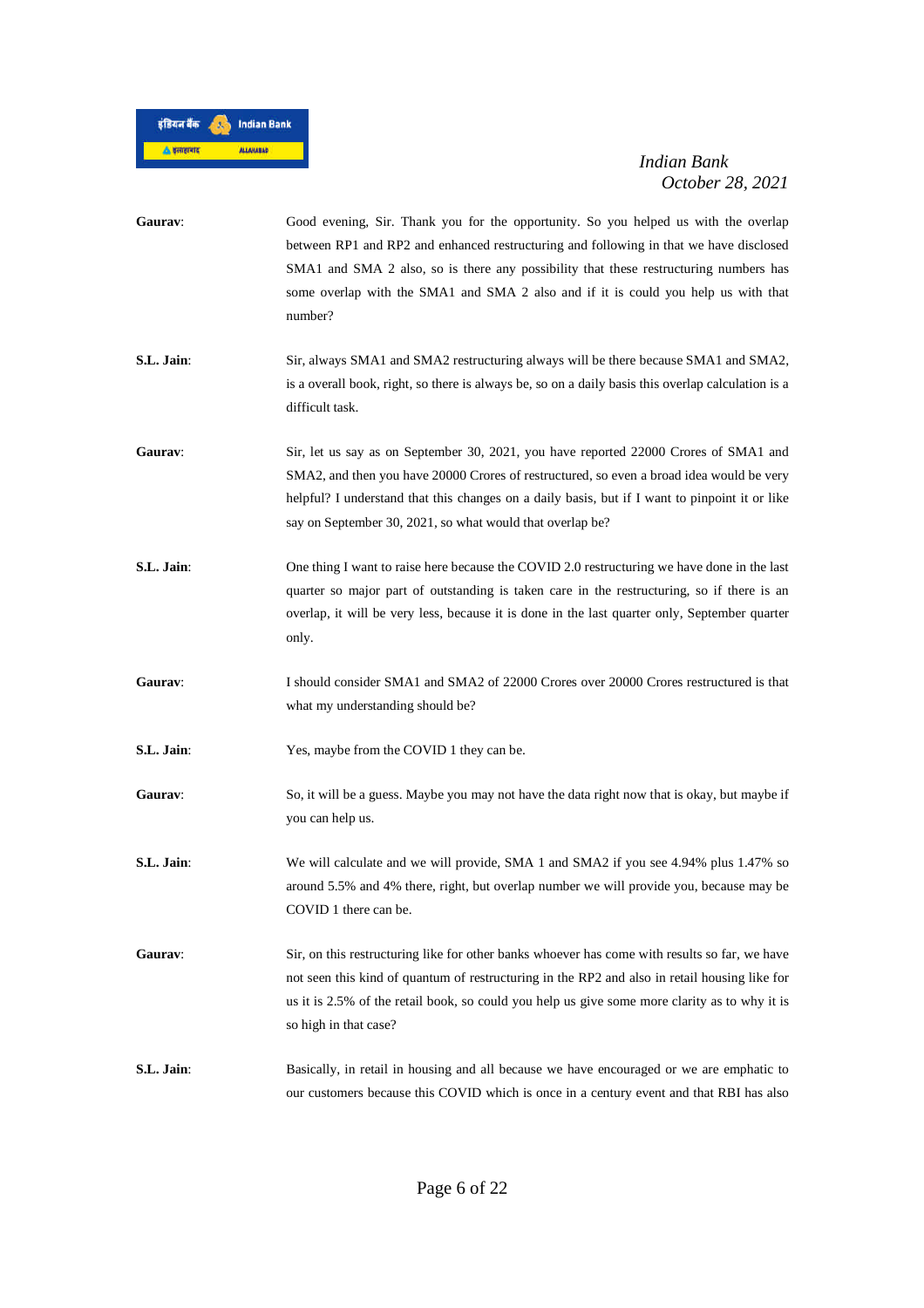

come out with this guideline, so that is why we have done the restructuring of these accounts.

- Gaurav: In corporates we have any accounts which could be problematic in the next one or two quarters like we have already provided Srei, but over and above Srei any accounts where you think there could be some risk?
- **S.L. Jain**: May be some accounts for small exposure, but not a big account, 250 Crores account can there, but not big accounts.
- **Gaurav**: Sir, last question is given your rating disclosure from slide #18 and in that you have BB and below of 35000 Crores, so that is around 8% of your book, so can you give a breakup of this 35000 Crores like how much will be government accounts in this or any colour because it is a large amount for you?
- **S.L. Jain:** You are in the presentation.
- Gaurav: Yes, on slide #18 Sir?
- **S.L. Jain:** Basically to my mind majority of these accounts are government guaranteed or a PSU account, major part is basically backed by government guaranteed. In fact that number we will provide or may be the CRE exposure where we are having the LRD and all.
- Gaurav: I just want to understand correctly, so this is below 75000 Crores of which let us say 25000 Crores could be backed by government and PSU?
- **S.L. Jain**: Major part is backed by government guarantee Sir, major part.
- **Gaurav**: Thank you.
- **Moderator**: Thank you. The next question is from the line of Himanshu Taluja from Motilal Oswal. Please go ahead.
- **Himanshu Taluja**: Thank you for giving the opportunity. Sir, firstly we want one clarification what is the recovery we have made in the DHFL account?
- **S.L. Jain**: 610 Crores.
- **Himanshu Taluja**: Can you give us what is your slippage guidance for the second half of the year or the full year and similarly want is the recovery you expect?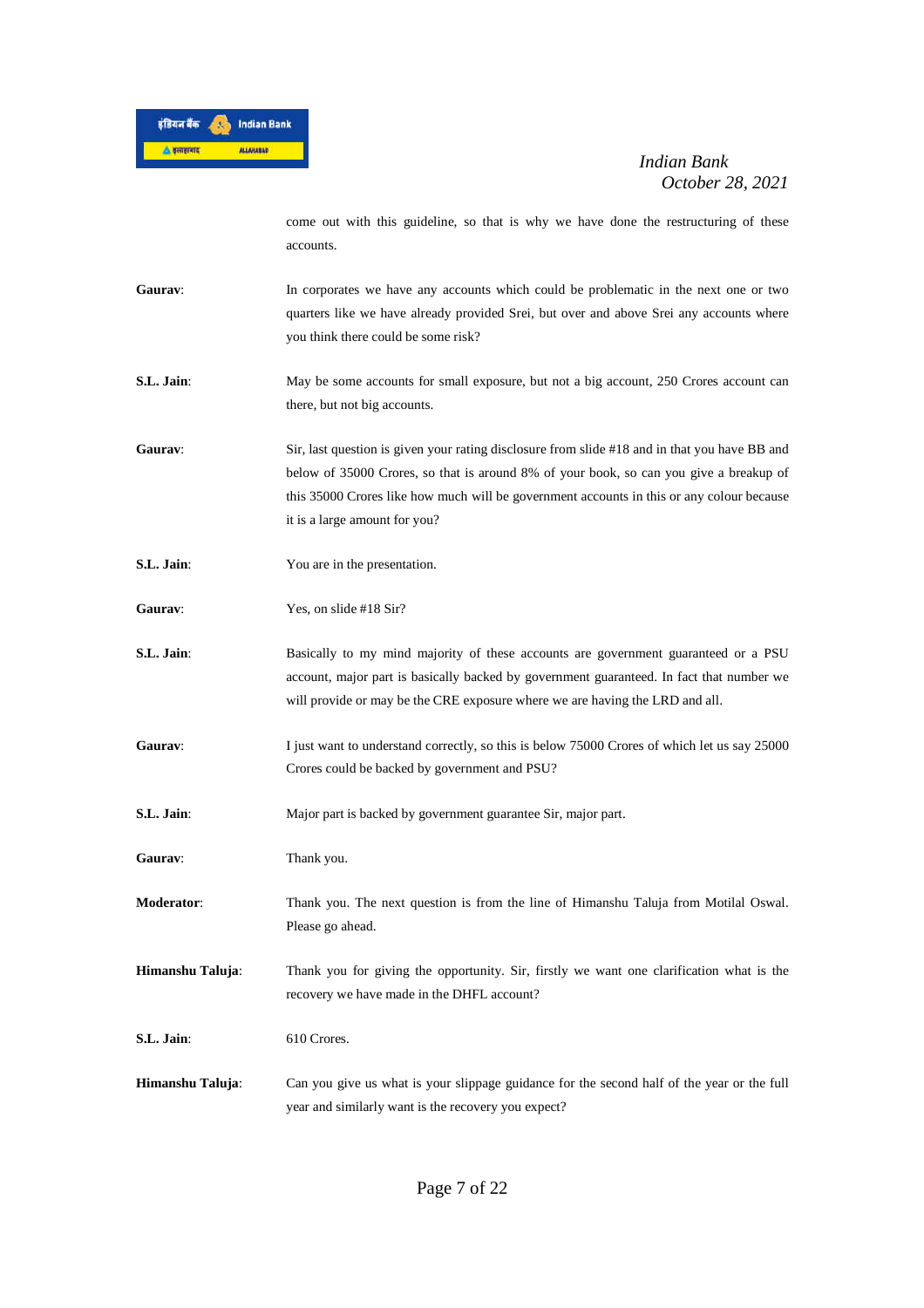

- **S.L. Jain:** See, the recovery is 4800 Crores in the first two quarters and we are having 70000 Crores of a NPA book of this is around 22000 Crores is the NCLT book right, so we expect a recovery both from this is NCLT book as well as some other accounts close to 4000 Crores.
- **Himanshu Taluja:** For the second half and what is the credit cost?
- **S.L. Jain:** Our credit cost is around 2%, which should be less than this. Major provision as I told you.
- **Himanshu Taluja:** Sure, Sir. Thank you.

**Moderator**: Thank you. The next question is from the line of Ashoka Ajmera from Ajcon Global Services. Please go ahead.

- Ashoka Ajmera: Good evening. I hope everything is fine at your end?
- **S.L. Jain**: Yes, Sir, everything is fine.

**Ashoka Ajmera**: If you see the performance of the bank is very good even though you have taken up the charge recently, but otherwise also the things are looking very good in this bank, having said that because on all the parameter of the property and another things, there are only a few information point and few concerns about the higher slippages number one, number two is that the credit growth, which you are talking about 8% to 10% and with the major focus on RAM, when everybody is chasing it for lot so many years and now people are going for 6.4% interest in some banks even the big corporates going to even below 5%, below 4% and today only the PNB has given the kind of the result where the margins are under great pressure, so how do you see yourself standing in that position, Sir?

**S.L. Jain:** Because we are in the surplus liquidity, so naturally in the surplus liquidity the pressure will come on the interest rates, so in the given situations, we have two or three options, one is to reduce our deposit cost, so you might have see in our presentation that have reduced the deposit cost. Second one is to grow more in retail where the pressure is less and that is why we are growing in all these sectors in agri backed by jewel loan where the margins are better and in the retail slightly better and that is why some reduction in corporate, but going forward the margin pressure will be there in excess liquidity so with the growth of 13% in RAM sector, we will be able to even product our margin, which is at 2.8% to 2.9%, so margin maybe between 2.8% and 3% or so.

**Ashoka Ajmera**: Sir, in case of the Srei and DHFL you have given reply to some of the other people who have asked the question, I would just like to say that the 50% of the provision, which you have done in Srei, what were the total outstanding of that account?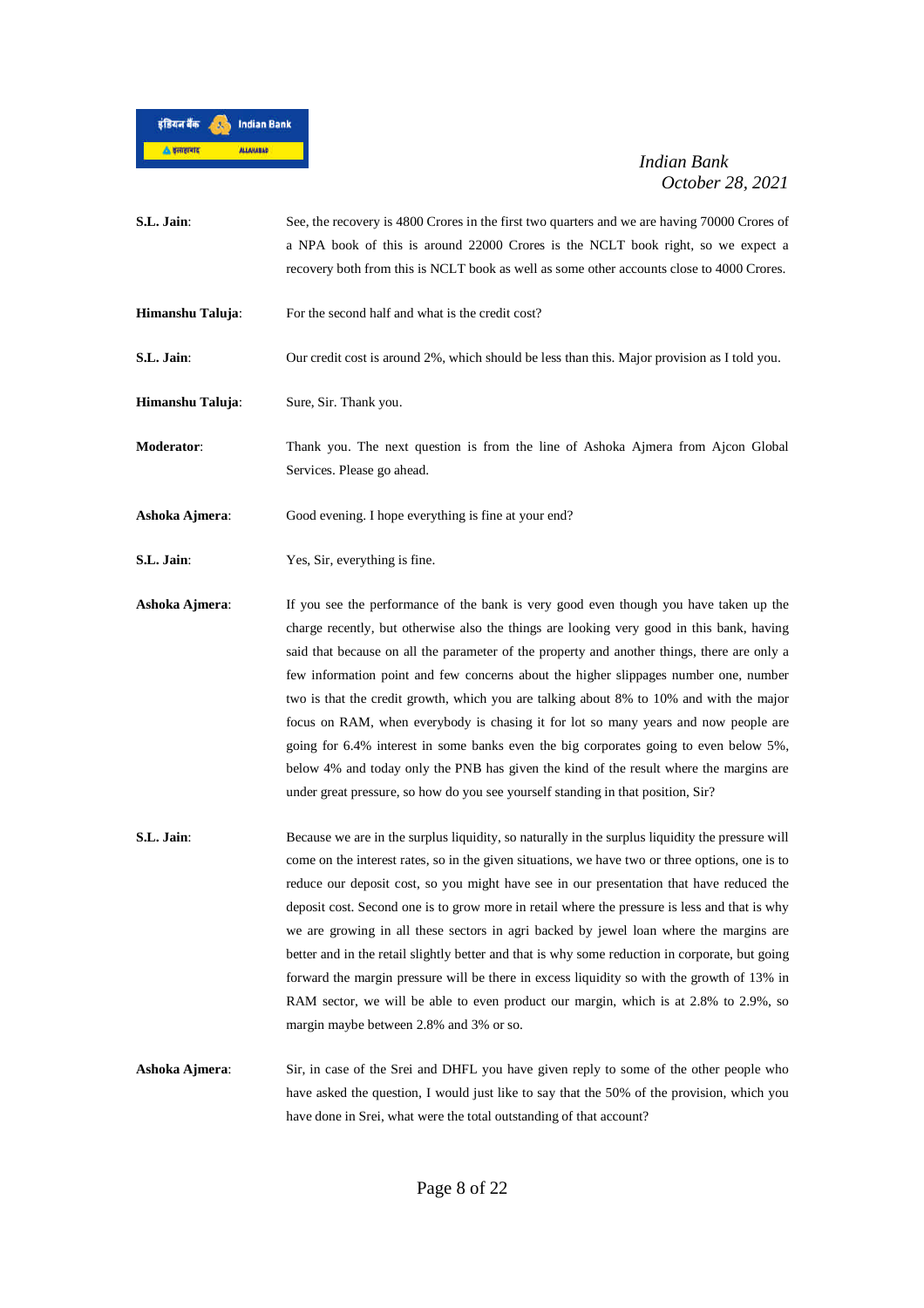

| S.L. Jain:     | It was one 1820 Crores.                                                                                                                                                                                                                                                                                                                                                                                                                                                                                                                                          |
|----------------|------------------------------------------------------------------------------------------------------------------------------------------------------------------------------------------------------------------------------------------------------------------------------------------------------------------------------------------------------------------------------------------------------------------------------------------------------------------------------------------------------------------------------------------------------------------|
| Ashoka Ajmera: | So, 910 Crores is provided for their?                                                                                                                                                                                                                                                                                                                                                                                                                                                                                                                            |
| S.L. Jain:     | Yes, so that is why just the provisions are higher.                                                                                                                                                                                                                                                                                                                                                                                                                                                                                                              |
| Ashoka Ajmera: | But then the benefit of DHFL, we just come in with according to you at 610 Crores, is it<br>comprising both the bond and cash or this is only the cash recovery?                                                                                                                                                                                                                                                                                                                                                                                                 |
| S.L. Jain:     | Both.                                                                                                                                                                                                                                                                                                                                                                                                                                                                                                                                                            |
| Ashoka Ajmera: | Sir, what treatment is given to bond, have we taken as in the security or you have taken it<br>directly at full value?                                                                                                                                                                                                                                                                                                                                                                                                                                           |
| S.L. Jain:     | See, that was the MTM on the day of listing itself and we have provided total 80 Crores on<br>that.                                                                                                                                                                                                                                                                                                                                                                                                                                                              |
| Ashoka Ajmera: | About 300 if the bond was, I do not exact, but maybe around 300 Crores, so 80 Crores has<br>been provided on that?                                                                                                                                                                                                                                                                                                                                                                                                                                               |
| S.L. Jain:     | Yes, we have provided MTM of 80 Crores.                                                                                                                                                                                                                                                                                                                                                                                                                                                                                                                          |
| Ashoka Ajmera: | Sir, your view again on the advances I was asking, are you know again started looking at<br>some good corporates and in those areas where you know the construction loans or traded<br>through the NBFCs and are you again looking in order to increase your advance growth in<br>those areas?                                                                                                                                                                                                                                                                   |
| S.L. Jain:     | We have sanctioned around 60000 Crores to 70000 Crores in the last quarter mainly in the<br>RAM, mainly in the steel, cement, textile, so we are open for all kind of business, the focus<br>is also getting shifted to mid corporates in the sense where the ticket size is 25 Crores to 75<br>Crores wherein that much negotiating problem will not be there, but the ratings are equally<br>good, the focus is being shifted to them also now and again we have put one GM for mid<br>corporate to increase the mid corporate wherein the margins are better. |
| Ashoka Ajmera: | Mid corporate you count from 50 Crores to 150 Crores, or 100 Crores to 250 Crores?                                                                                                                                                                                                                                                                                                                                                                                                                                                                               |
| S.L. Jain:     | 25 Crores to 150 Crores?                                                                                                                                                                                                                                                                                                                                                                                                                                                                                                                                         |
| Ashoka Ajmera: | 25 to 150, in this segment there is a margins?                                                                                                                                                                                                                                                                                                                                                                                                                                                                                                                   |
| S.L. Jain:     | Yes, of course.                                                                                                                                                                                                                                                                                                                                                                                                                                                                                                                                                  |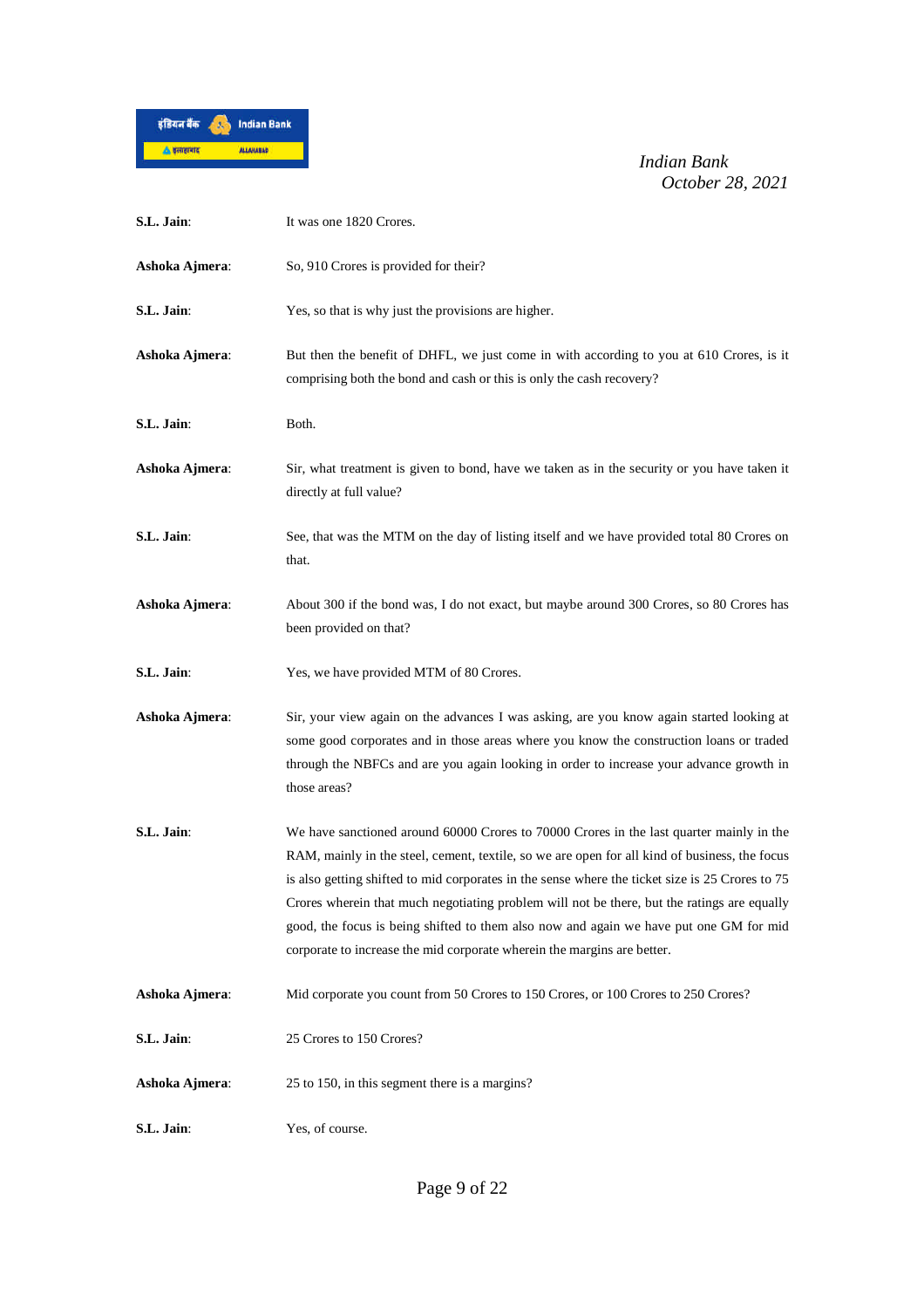

| Ashoka Ajmera: | Sir, will you elaborate little more on the slippages of 3952 Crores in addition to that what is<br>Srei yield, which are the other big accounts in this?                                                                                                                                                                                                                                                    |
|----------------|-------------------------------------------------------------------------------------------------------------------------------------------------------------------------------------------------------------------------------------------------------------------------------------------------------------------------------------------------------------------------------------------------------------|
| S.L. Jain:     | 1800 Crores is in Srei account and 200 Crores is one road project and there is very small<br>account, there are three, four accounts, in retail it is around 150 Crores and agri it is 983<br>Crores and MSME 746 Crores.                                                                                                                                                                                   |
| Ashoka Ajmera: | So, agri and retail many not be the big I think it should come back to order in the near<br>future?                                                                                                                                                                                                                                                                                                         |
| S.L. Jain:     | Yes, Sir, it should, so this time the pressure was on this provision is on account of this big<br>account and the restructuring will not be there in that time.                                                                                                                                                                                                                                             |
| Ashoka Ajmera: | Yes, correct, we are taking every quarter the credit for income tax, you know this quarter<br>also 361 Crores credit has been taken, can somebody explain me what is your total income<br>tax calculations, how do you calculate and how long these credits are going to come in the<br>next two quarters or so or not?                                                                                     |
| S.L. Jain:     | Actually this income tax calculation is nothing, whatever the carry forward losses of after<br>all Allahabad Bank was there that benefit was available to us, so that benefit we are taking<br>on a quarterly basis and here we are making some provision for NPAs and all because this<br>is the allowable reduction, so this benefit will get later on, so that is why we are creating a<br>DTA for that. |
| Ashoka Ajmera: | So, how much that carry forward losses are left now from Allahabad Bank for in future to<br>take benefit of in amount terms?                                                                                                                                                                                                                                                                                |
| S.L. Jain:     | Exact amount we will let you know, Sir.                                                                                                                                                                                                                                                                                                                                                                     |
| Ashoka Ajmera: | No issues, Sir, just a small observation, there is a lot of revaluation of the investment of 153<br>Crores in this quarter, can you throw some light on it?                                                                                                                                                                                                                                                 |
| S.L. Jain:     | RBI change is the guidelines. What RBI says earlier this loss on resolution used to come<br>under the provisions, now with the new guidelines it is coming as a part of other income, so<br>you might have seen all the banks, majority of the banks is the part of other income that is<br>the thing, but realignment or regrouping of the earlier loans.                                                  |
| Moderator:     | Thank you. The next question is from the line of Vaibhav Barjatya from HNI Investments.<br>Please go ahead.                                                                                                                                                                                                                                                                                                 |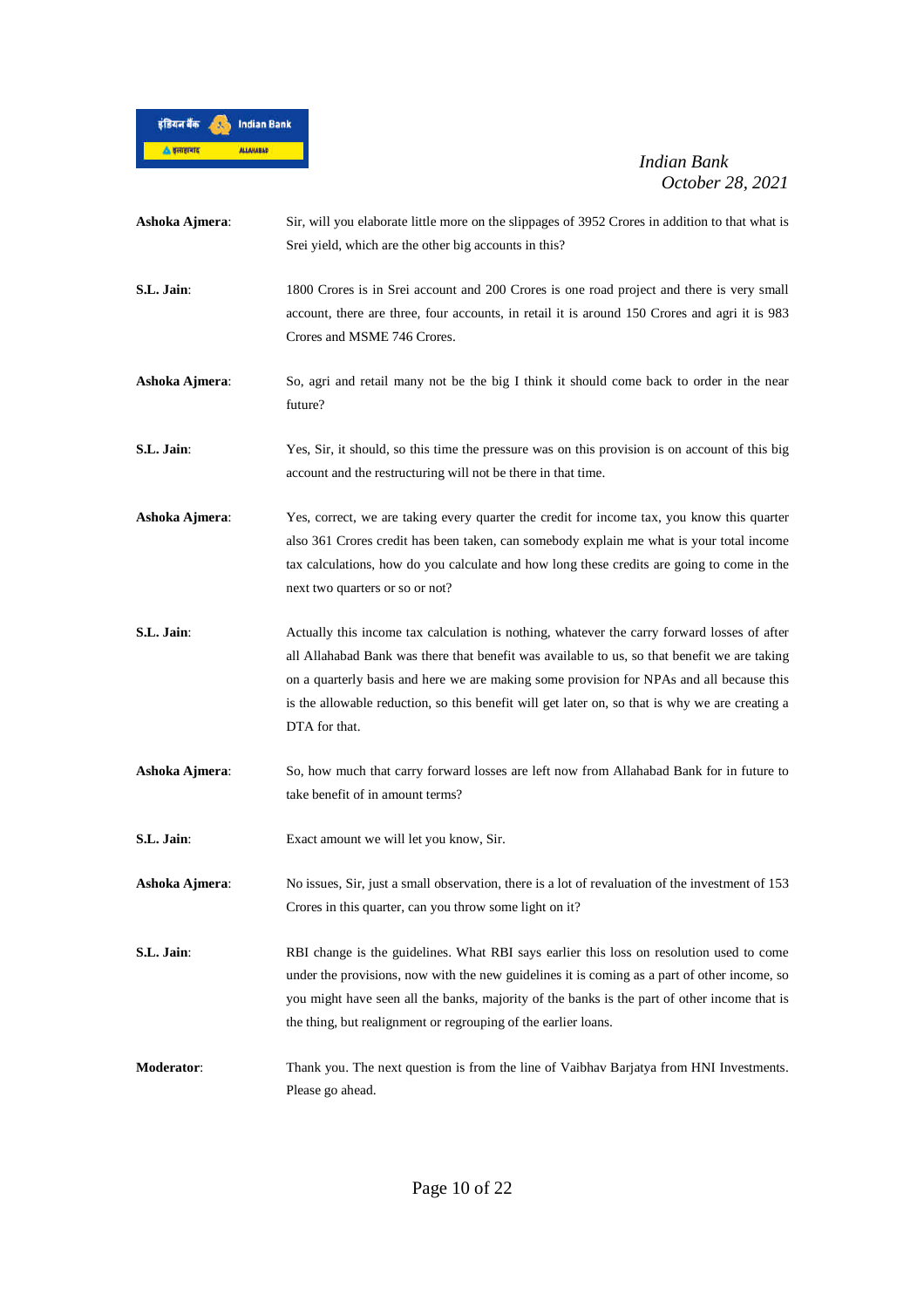

- **Vaibhav Barjatya**: Sir, thanks for providing the opportunity and congratulations for a good resilience. Bank has always have been regarded as relatively better bank among the public sector banks. I have just a slightly different question you know this issue of Indian Bank Housing, it has been there in our neck since a long, long time, I guess now RBI has finally given a deadline of December 2021, so just wanted to know what is your plan regarding that and if you are not able to finalize any plan by December 2021, then what will eventually happen, will RBI revoke the license of that thing or it will force a merger with the bank or what is the game plan here, if you can highlight some facts on that?
- **S.L. Jain:** See, actually during the earlier years we tried out some partnerships though it is having reporting to license, but probably it being kept on hold, now what is happening is we are having a very good franchisee, so we have got a very good despite sufficient network, the issue is coming as far as the valuation is concerned, so on this we are yet to come out with a clear cut approach from the board to what extent should do it hopefully with the MD and CEO I will be discussing it in detail and will take a call before December the way forward.
- **Vaibhav Barjatya:** Basically, I mean as of now pretty much it is certain that they are going to miss the December 2021 deadline?
- **S.L. Jain:** We will take a view. Ultimately as of today if you see neither we are having any liability on it nor we are having any much asset on it. Whatever it is there is set off like that. What we are thinking is in case suppose we are able to infuse the capital and build a book of 3000 to 5000 Crores then we will be getting some value in that, so we took the matter to the regulator, couple of years back, it is taking permission to infuse the capital, which we could not guilty with, so okay on all parameters, relook will be there and we will approach the board and take a further call on it.
- **Vaibhav Barjatya:** I think that is it from my side. I was just more worried that would it be pose on us to just bail out because it is all negative, I mean, the CAR and everything is negative, so that is why the question I asked. Thanks a lot. That is it from my side.
- **S.L. Jain:** Just one more clarification I would like to give. Whatever the money the bank has to receive by way of interest, which is overdue interest and second one asset is there in this particular company, I think the mortgage of plan is there, which value was to the extent of 130 Crores if that is gone through the bank will gain, there will be not be anything for the bank to lose this transaction.

**Vaibhav Barjatya**: That is it. Thank you. That is it from my side.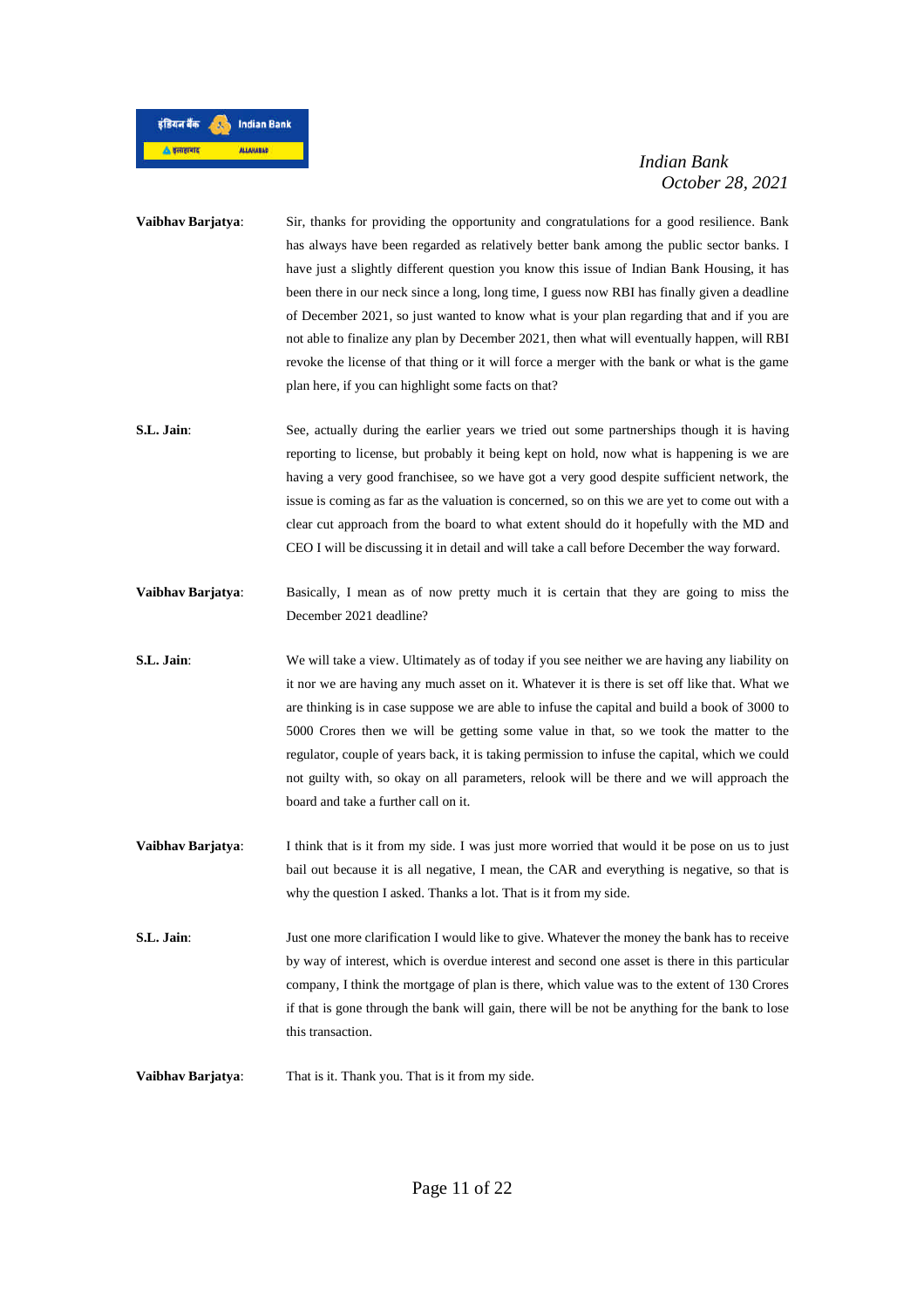

| Moderator:                | Thank you. The next question is from the line of Rishikesh Oza from Robo Capital. Please<br>go ahead.                                                                                                                                                                                             |
|---------------------------|---------------------------------------------------------------------------------------------------------------------------------------------------------------------------------------------------------------------------------------------------------------------------------------------------|
| <b>Rishikesh Oza:</b>     | Sir, just you have mentioned that the credit cost for this year will be less than 2%, so just<br>wanted to confirm on absolute basis, is it fair to say around 8000 Crores?                                                                                                                       |
| S.L. Jain:                | It is very difficult to say you number terms, it is very difficult to say in numbers term, but<br>our endeavor will be to bring it below 2%.                                                                                                                                                      |
| <b>Rishikesh Oza:</b>     | So, last year in FY2021 we had around 8000 Crores to 8500 Crores in that range of<br>provision, so like relatively I was actually asking?                                                                                                                                                         |
| S.L. Jain:                | It is very difficult to take in terms of number, but our endeavor will always be to bring it<br>around 2% or below that.                                                                                                                                                                          |
| <b>Rishikesh Oza:</b>     | Also, Sir, what was the reversal for this quarter.                                                                                                                                                                                                                                                |
| S.L. Jain:                | I will ask the CFO to please explain. No, that is interest reversal?                                                                                                                                                                                                                              |
| <b>Arun Kumar Bansal:</b> | Interest reversal we have done around 320 Crores.                                                                                                                                                                                                                                                 |
| <b>Rishikesh Oza:</b>     | Thank you. Also just a clarification, what will be your next year credit growth?                                                                                                                                                                                                                  |
| S.L. Jain:                | Presently, we are at a credit growth of 5%, so we are planning to have a credit growth of 8%<br>to 10% in this current year, so based on that we will plan for the next year, I would like to<br>grow more, but everything is based on the market, based on the growth in the economy and<br>all. |
| <b>Rishikesh Oza:</b>     | My question was actually what was the FY2023 credit cost?                                                                                                                                                                                                                                         |
| S.L. Jain:                | This year it is around presently we are at $2+$ , but going forward you will see what is the<br>provision coverage ratio is 83%. Our net NPA is Rs.12000 Crores, so considering this credit<br>cost should come down substantially next year.                                                     |
| <b>Rishikesh Oza:</b>     | So, it should be like below 2% is it fair to say that?                                                                                                                                                                                                                                            |
| S.L. Jain:                | It should be because we are not seeing much of a risk going forward. Naturally it should<br>come down.                                                                                                                                                                                            |
| <b>Rishikesh Oza:</b>     | Got it. Thank you very much, Sir.                                                                                                                                                                                                                                                                 |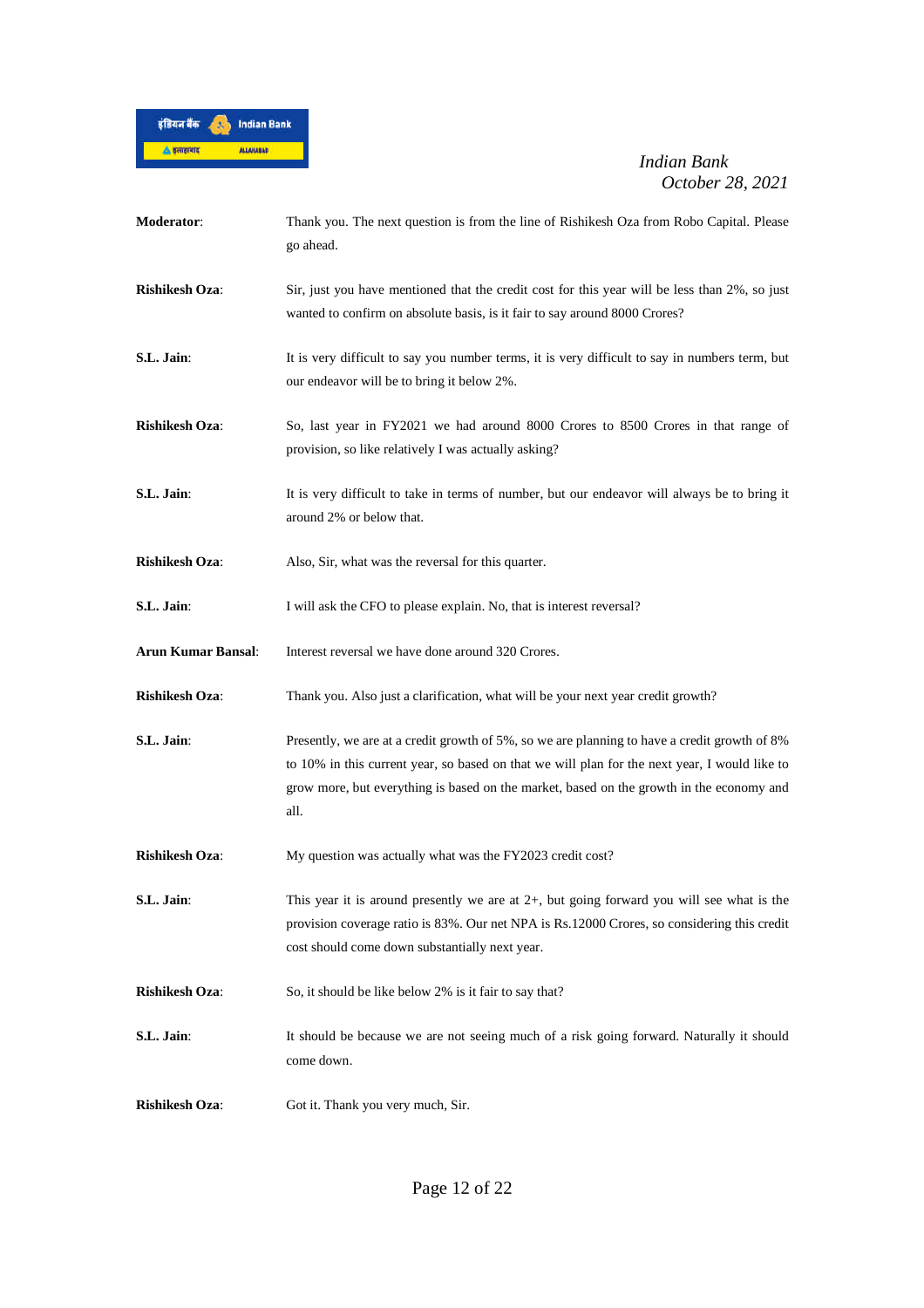

| Moderator:          | Thank you. The next question is from the line of Suraj Das from B&K Securities. Please go<br>ahead.                                                                                                                                                              |
|---------------------|------------------------------------------------------------------------------------------------------------------------------------------------------------------------------------------------------------------------------------------------------------------|
| Suraj Das:          | Thank you for the opportunity. A couple of questions only, you said you have recovered<br>610 Crores and you made some provision in the bonds, so out of this 610 Crores, can give<br>the breakup, how much you have received in cash and how much in bonds?     |
| S.L. Jain:          | I will GM Recovery to answer the bifurcation of this 610 Crores.                                                                                                                                                                                                 |
| V.V Shenoy:         | 333 is bond, balance is cash recovery.                                                                                                                                                                                                                           |
| Suraj Das:          | 277 is cash recovery and 333 is bond, 277 is cash?                                                                                                                                                                                                               |
| S.L. Jain:          | Yes.                                                                                                                                                                                                                                                             |
| Suraj Das:          | My second and last question is, do you have any kind of non-specific, non-PCR provision,<br>so I understand that you made 50% provision on the Srei exposure but that is earmarked<br>amongst Srei only so do you have contingent buffer provision non-specific? |
| S.L. Jain:          | We are having provision 10% for this COVID book around 2000 Crores of provision. We<br>are having a provision for standard assets. We are having a provision for against specific<br>assets. So that number of provisions we do have.                            |
| Suraj Das:          | So, to understand 10% provision is on the total outstanding restructured book?                                                                                                                                                                                   |
| S.L. Jain:          | Yes, Sir, so we having a provision of 610 Crores.                                                                                                                                                                                                                |
| Suraj Das:          | Thank you so much.                                                                                                                                                                                                                                               |
| <b>Moderator:</b>   | Thank you. The next question is from the line of Mona Khetan from Dolat Capital. Please<br>go ahead.                                                                                                                                                             |
| <b>Mona Khetan:</b> | Thanks for taking my question, again. Coming back on the restructured book, you<br>mentioned about 8000 Crores is to retail and the last part us HL, what part could HL be, out<br>of this 8000 Crores?                                                          |
| S.L. Jain:          | What part of this 7000 Crores of a return restructuring is housing, so maybe around 70%<br>plus.                                                                                                                                                                 |
| <b>Mona Khetan:</b> | Out of this 1400 and odd?                                                                                                                                                                                                                                        |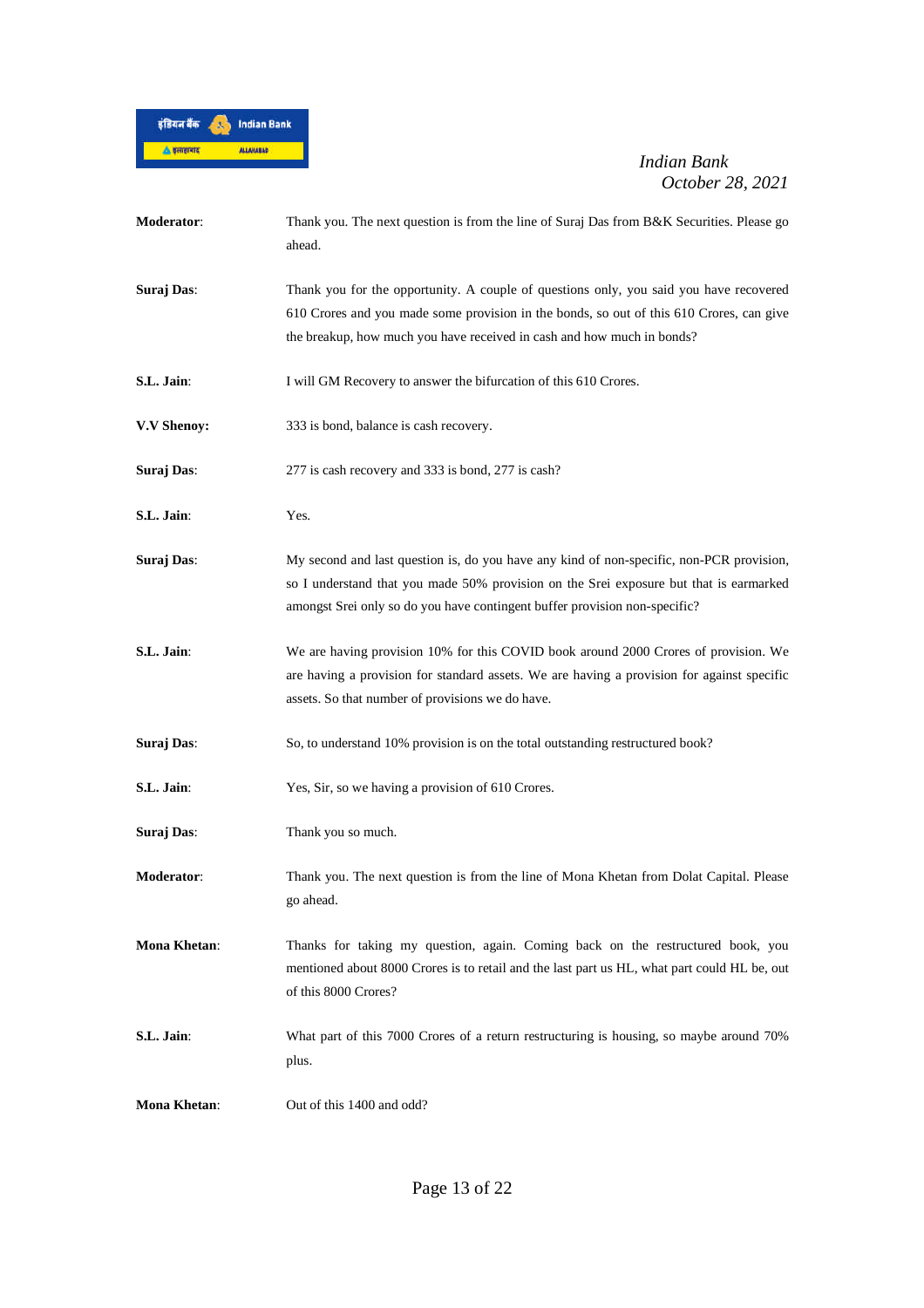

| S.L. Jain:              | No, out of this 7000 Crores.                                                                                                                                                                                                                                                                                                                                                                                                                                                                                                                                                                                                                                                                                   |
|-------------------------|----------------------------------------------------------------------------------------------------------------------------------------------------------------------------------------------------------------------------------------------------------------------------------------------------------------------------------------------------------------------------------------------------------------------------------------------------------------------------------------------------------------------------------------------------------------------------------------------------------------------------------------------------------------------------------------------------------------|
| <b>Company Speaker:</b> | 5349 will be home loan and mortgage loan will be around 700 Crores.                                                                                                                                                                                                                                                                                                                                                                                                                                                                                                                                                                                                                                            |
| S.L. Jain:              | Around 6000 Crores. The majority of this is backed by full securities, so LGD will be very,<br>very less.                                                                                                                                                                                                                                                                                                                                                                                                                                                                                                                                                                                                      |
| <b>Mona Khetan:</b>     | Sure and secondly, if you could throw some colour on your branch rationalization plan?                                                                                                                                                                                                                                                                                                                                                                                                                                                                                                                                                                                                                         |
| S.L. Jain:              | So far since amalgamation we have rationalized around at 250 branches, so you see<br>amalgamation of Indian Bank and Allahabad Bank because Allahabad Bank was very<br>strong in the eastern part and the central part and Indian Bank was very strong in southern<br>part, so branch complementariness was there, there was out of situation that the one center<br>where branch is nearby, which was in other banks like Bank of Baroda, and others where<br>there are nearby Bank of Baroda branch or Dena Bank the rationalization was more there,<br>but here basically we were operating in different territories, so there overlapping was less<br>and therefore rationalization was around 250 Crores. |
| <b>Mona Khetan:</b>     | Is this one bit or could we see some more reduction in branches?                                                                                                                                                                                                                                                                                                                                                                                                                                                                                                                                                                                                                                               |
| S.L. Jain:              | Yes, that is always a process. There is always a process we keep on reviewing, so some of<br>the branches we may do, some are utilized. We are working on that.                                                                                                                                                                                                                                                                                                                                                                                                                                                                                                                                                |
| <b>Mona Khetan:</b>     | On this impact NPS and family pension, so if I am getting it correct from your notes to<br>account the impact will be about 90 Crores per quarter?                                                                                                                                                                                                                                                                                                                                                                                                                                                                                                                                                             |
| S.L. Jain:              | No, it is 31 Crores, actually this is 90 Crores per year since in the current financial year, the<br>guidelines says come later, so the current financial year 91 is being apportioned in three<br>quarters because first quarter is gone that is why we have made a 31 Crores this time,<br>otherwise, it will be 25 Crores in quarterly results.                                                                                                                                                                                                                                                                                                                                                             |
| <b>Mona Khetan:</b>     | Including both NPS and family pension?                                                                                                                                                                                                                                                                                                                                                                                                                                                                                                                                                                                                                                                                         |
| S.L. Jain:              | NPS is fully provided. NPS you cannot amortize, only family pension we amortize.                                                                                                                                                                                                                                                                                                                                                                                                                                                                                                                                                                                                                               |
| <b>Mona Khetan:</b>     | Just lastly on this NARCL transfer of accounts, so you have set aside about 1900 Crores of<br>assets that will be transferred, so is it done and how much provisioning to be hold against<br>these?                                                                                                                                                                                                                                                                                                                                                                                                                                                                                                            |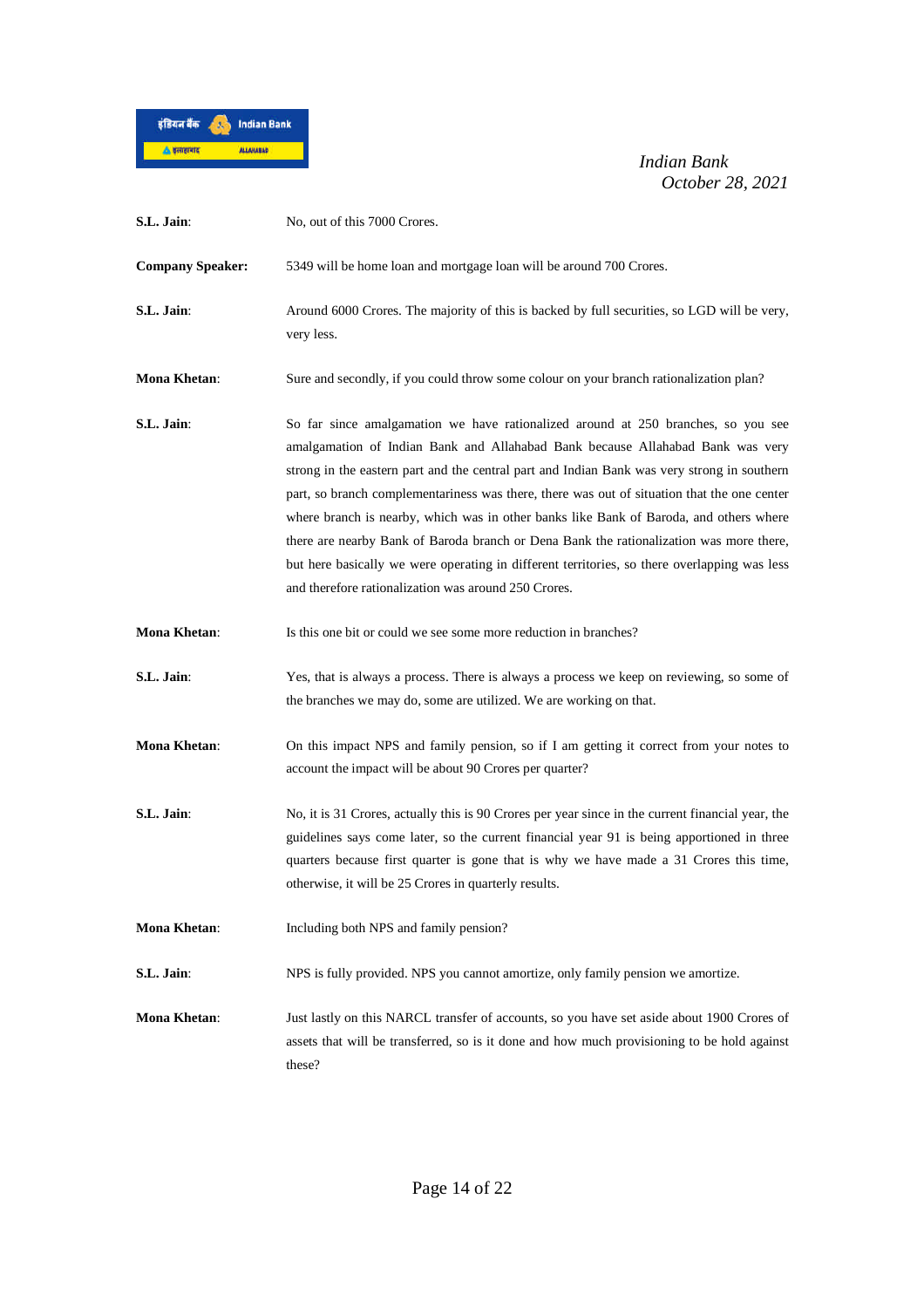

| S.L. Jain:          | So, this 1900 Crores account will be transferred to NARCL because this has been identified<br>by the NARCL to be transferred in the first tranche, so we are giving 100% provision there<br>again and whatever we will receive is the income for us.                                                                                                                                                                                                                                                                                                                                                                                                                |
|---------------------|---------------------------------------------------------------------------------------------------------------------------------------------------------------------------------------------------------------------------------------------------------------------------------------------------------------------------------------------------------------------------------------------------------------------------------------------------------------------------------------------------------------------------------------------------------------------------------------------------------------------------------------------------------------------|
| <b>Mona Khetan:</b> | When is the transfer expected to happen?                                                                                                                                                                                                                                                                                                                                                                                                                                                                                                                                                                                                                            |
| S.L. Jain:          | In the current half, it will be transferred, so the company has already got the license, so<br>things are moving.                                                                                                                                                                                                                                                                                                                                                                                                                                                                                                                                                   |
| <b>Mona Khetan:</b> | These are not written off or what part could be written off for you?                                                                                                                                                                                                                                                                                                                                                                                                                                                                                                                                                                                                |
| S.L. Jain:          | A majority of the written off to my mind. 100% provision is there, so the majority of these<br>are written off, so it will come as income.                                                                                                                                                                                                                                                                                                                                                                                                                                                                                                                          |
| Mona Khetan:        | Got it, sure. Thank you.                                                                                                                                                                                                                                                                                                                                                                                                                                                                                                                                                                                                                                            |
| S.L. Jain:          | And this is 100% provided.                                                                                                                                                                                                                                                                                                                                                                                                                                                                                                                                                                                                                                          |
| <b>Mona Khetan:</b> | Right, but not always do we provide 100%?                                                                                                                                                                                                                                                                                                                                                                                                                                                                                                                                                                                                                           |
| S.L. Jain:          | Right.                                                                                                                                                                                                                                                                                                                                                                                                                                                                                                                                                                                                                                                              |
| <b>Mona Khetan:</b> | Right. Thank you as you mentioned majority are written off. Got it.                                                                                                                                                                                                                                                                                                                                                                                                                                                                                                                                                                                                 |
| Moderator:          | Thank you. The next question is from the line of Jai Mundhra from B&K Securities. Please<br>go ahead.                                                                                                                                                                                                                                                                                                                                                                                                                                                                                                                                                               |
| Jai Mundhra:        | Thanks and congratulations first on your elevation to MD and CEO and congratulation to<br>other EDs have also who had joined in this quarter. Sir, first question is on your MSME<br>stressed quality, there is a large corporate maybe after this quarter we have done with, how<br>do you see MSME stress are panning out especially when we have done the restructuring in<br>this quarter, so assuming they have let us say a moratorium of around 6 to 12 months, is it<br>like that MSME slippages should fall dramatically over the next two quarters at least<br>because all borderline cases we have been restructured and the remaining are very healthy? |
| S.L. Jain:          | So, you see our presentation and our SMA numbers as well as collection efficiencies, so<br>you see the MSME collection efficiency, which was 78% in June is probably 92%, so the<br>remaining are better accounts first point, second point, if you do SMA 1 or 2 of this, so this<br>SMA2 will also come down in MSME, so this shows that comparatively the remaining are<br>in better quality.                                                                                                                                                                                                                                                                    |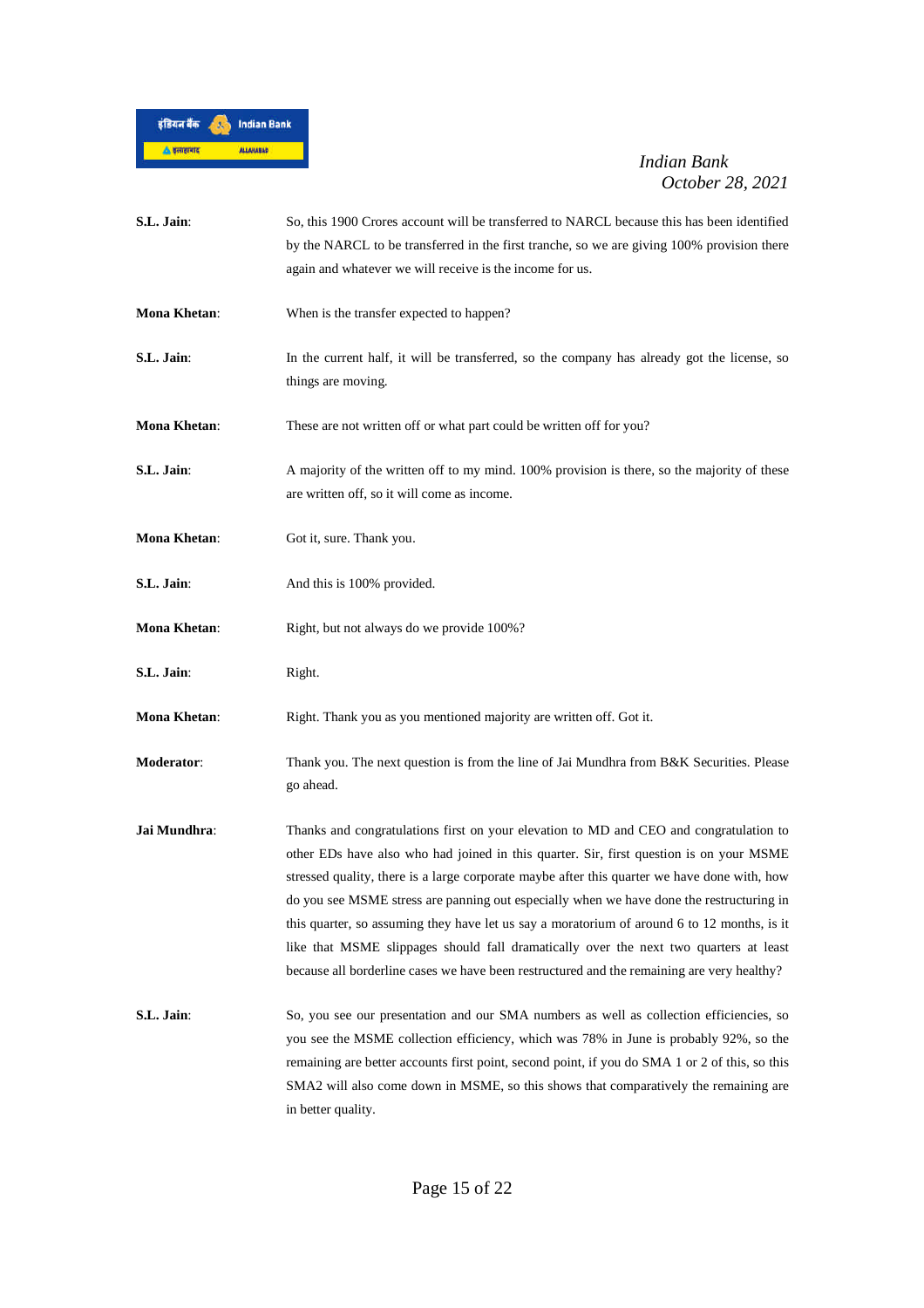

- **Jai Mundhra:** I see the number they have been trending down only so at least they have not deteriorated. I was asking that at least on large corporates we have a visibility that certain large accounts you will be monitoring on a day to day basis, but on MSME, how should one look at it because the restructuring in COVID 2.0 had been relatively higher and on ground the situation could be mixed so some industries would have got back, some industries they are still struggling and some of the MSME industry would still be struggling, also from near term perspective I saw one look at MSME slippages, which is let us say 1000 Crores plus, I mean how should one look at MSME slippages?
- **S.L. Jain**: There is a pressure on MSME right, you will see the degradation in MSME book in the quarter one and in the quarter two it is combined, so some of the accounts have already been degraded, some of the accounts, which we feel there are potential for improvement has been restructured, remaining there is a deduction in SMA 2 and 1 both number, fourth one is collection efficiency is improving, so you have to see in the light of all these four trends.
- **Jai Mundhra:** Sir, I am saying MSME slippages should improve dramatically over the next two quarters at least, is that the right way to think about this?
- **S.L. Jain:** No, Sir, dramatically it is very difficult to say, slowly, slowly they will improve, the point is that the government itself is further giving this ECLGS, reversal 10% because still the pressure is there, still we are not out of the COVID, most of the units in MSME sector are shut, but 2500 roughly was slippage in the first quarter which came down to 700 Crores odd, so in the SMA 2 and the collection efficiency, our collection efficiency also it raised to 92% and that includes the collection in previously restructured account, so it means the overall portfolio is okay, going forward there will be pressure always in MSME, but it would not be that much.
- **Jai Mundhra:** Sir, you have good details on restructuring and SMA book, so if I want to add them up, would there be substantial overlap or what is the quantum of overlap between restructuring and SMA book or they would be negligible because all restructuring will not come under SMA even if they are slipping behind?
- **S.L. Jain**: No, there is a substantial overlap between this number COVID 2.0 restructuring vis-à-vis tranche 1 and tranche 2 restructuring, so the numbers we will provide, in the conference call somebody asked this number, so we will provide, Sir.
- **Jai Mundhra:** Understood Sir, and The second thing is that if you can talk about the expected NPA recovery upgrades for the remaining fiscal year, how do you see the run rate?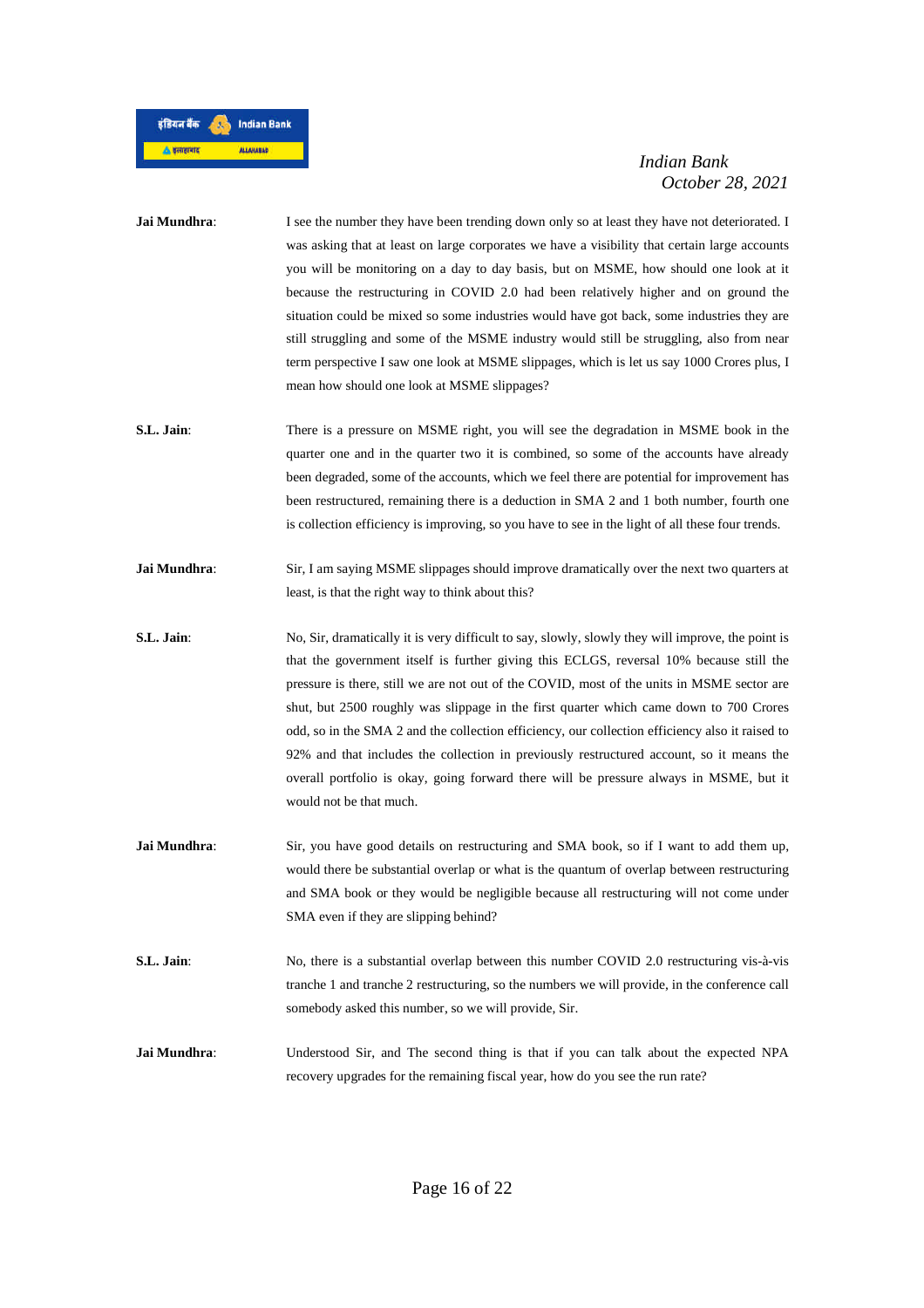

- **S.L. Jain:** I have replied, we have so far recovered around 4800 Crores and keeping in view the stock available of NPA and PNPA, NCLT status, restructured as this is liquidation or a resolution plan approved, we are of the view that we should get recovery of round 4000 Crores in the remaining half of this current fiscal.
- **Jai Mundhra:** Last question, if you have to bifurcate your loan book into MCLR linked and external benchmark linked that would be very helpful and maybe the fixed and whatever is the extra, how much percentage of the loan book is MCLR linked and EBLR linked?
- **S.L. Jain:** Retail and MSME is an external benchmark, remaining external benchmark is 65 to 66 MCLR remaining is on external, but here major of it is 30 to 40 is on an account of external benchmark, retail is totally to be external benchmark and SMA to be external benchmark as per the guidance.

**Jai Mundhra:** Right, understood. Sir, I will come back in the queue. Thank you.

- **Moderator**: Thank you. The next question is from the line of Ashoka Ajmera from Ajcon Global Services. Please go ahead.
- **Ashoka Ajmera**: Thanks for giving the opportunity again, Sir, we have the tie-up for the co-lending with Indiabull Housing and Indiabull Commercial, IIFL, can you give some colour on their colending business that what is your a total quantum under this business and how do you see it more profitable than you are direct lending and are you aggressive in this particular area to increase your reach for the co-lending, Sir?
- **S.L. Jain**: We have just entered into an agreement with these companies, right so specifically the purpose of co-lending is that we are ready for all limitation with NBFCs are giving they have reached to the inner part of the countries, so it is a win-win position for the customer, it is a win-win position for the bankers, it is a win-win position for the NBFC and based on this RBI has come out with a co-lending, so going forward we are developing our IT setup because the guidelines we should help to have own account and we should regularly reimburse the amount to the lender, so we are working on it.
- **Ashoka Ajmera**: Sir, my next question comes on this only, on this digital this thing because in your focus areas and trust areas with more strategy areas, you have mentioned digital transformation is the first area, so what is exactly the plan the digital field, do you have a dedicated general manager for this looking after only mainly the implementation of digital penetration, you know, your are focussed on a digital products and end-to-end digital lending and how much budgets have you provided for one year or for at least remaining part of this year for the digital, but how fast you are going on this digital, Sir?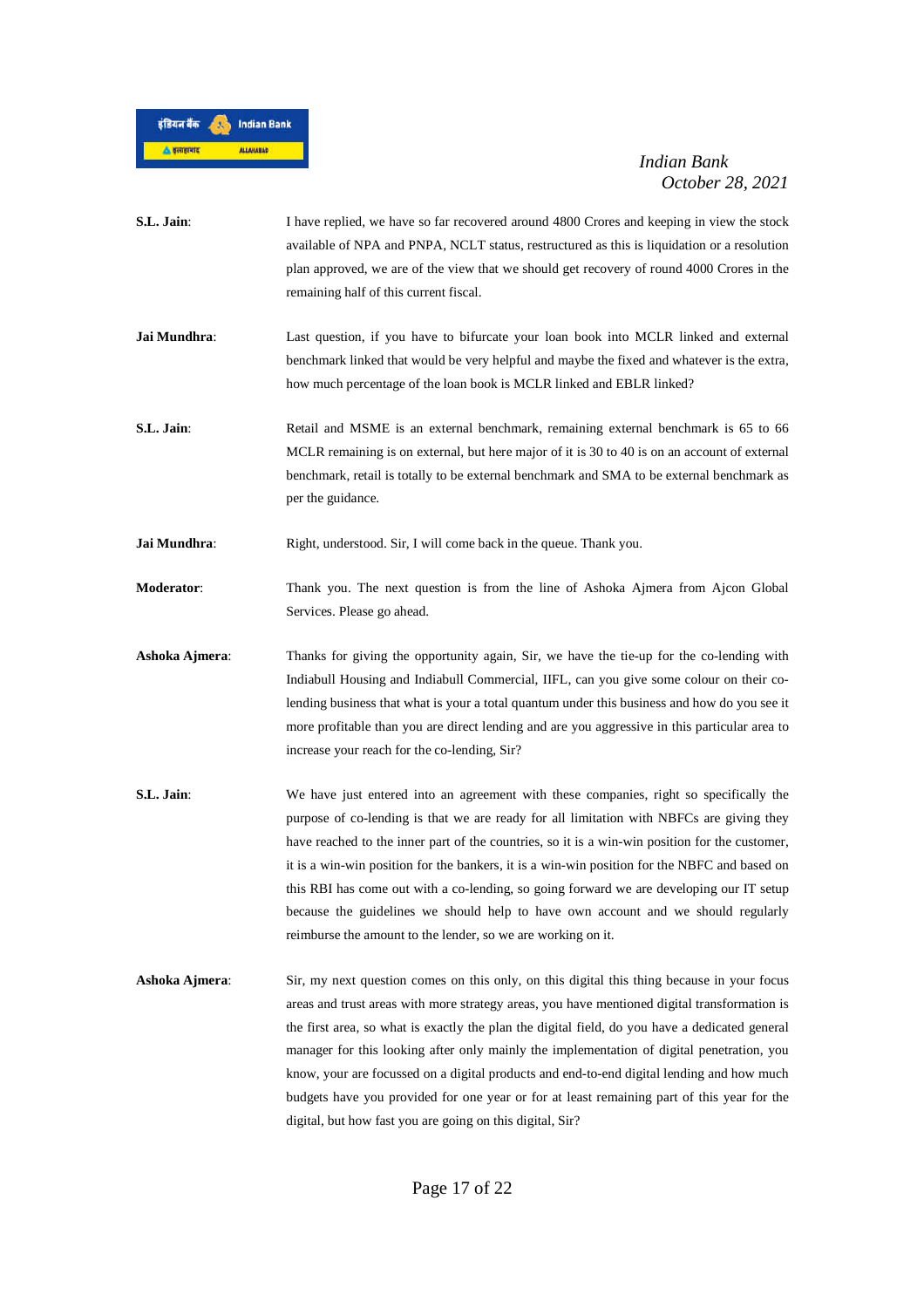

| S.L. Jain:     | We are having a GM looking after digital separately and we are having one GM looking<br>after transformation because this is a transformation activity, but we supposed to do in the<br>both sides in liability and asset both sides we want to move digitally, now for all, for<br>lending we want to develop a platform where we can do a housing loan, auto loan, personal<br>loan, consumer loan digitally and also KCC, the jewel loan, the number of going forward<br>and you know, we have told earlier that there will be a pressure on margins, so it needs to<br>be changed operating model for a bank so we in this direction we are working and we have<br>already floated in the RSP and we will work on that, so this is on our asset side, on the<br>liability side from customer acquisition, to cross sales, to up sale, to branch arrangement to<br>account planning number of things we want to do in the digital side. |
|----------------|--------------------------------------------------------------------------------------------------------------------------------------------------------------------------------------------------------------------------------------------------------------------------------------------------------------------------------------------------------------------------------------------------------------------------------------------------------------------------------------------------------------------------------------------------------------------------------------------------------------------------------------------------------------------------------------------------------------------------------------------------------------------------------------------------------------------------------------------------------------------------------------------------------------------------------------------|
| Ashoka Ajmera: | Sir, good to know that because the contract must not have been given so far because you are<br>just floated the RSP for that?                                                                                                                                                                                                                                                                                                                                                                                                                                                                                                                                                                                                                                                                                                                                                                                                              |
| S.L. Jain:     | Yes.                                                                                                                                                                                                                                                                                                                                                                                                                                                                                                                                                                                                                                                                                                                                                                                                                                                                                                                                       |
| Ashoka Ajmera: | Sir, I come back to that earlier question of the National Asset Company, that eight of the<br>asset, which you identified for 1900 Crores that is only in the first tranche, but have you<br>done the larger exercise for the remaining part because this will go in this quarter only<br>mostly?                                                                                                                                                                                                                                                                                                                                                                                                                                                                                                                                                                                                                                          |
| S.L. Jain:     | Larger exercise is they have done for 100 two accounts, right, so around close to 2 lakh<br>Crores and over share was around 5000 Crores plus, they are going to this 22 accounts then<br>later on they will move to that because these accounts needs to be that we have to do<br>documentation, sign papers and then transfer the accounts to the MARCL, so this process<br>will go step by step.                                                                                                                                                                                                                                                                                                                                                                                                                                                                                                                                        |
| Ashoka Ajmera: | Sir, on the 1900, any idea at what valuation of 20% or 25% these accounts are going, any<br>calculation has been done for that?                                                                                                                                                                                                                                                                                                                                                                                                                                                                                                                                                                                                                                                                                                                                                                                                            |
| S.L. Jain:     | Exact calculation is yet happen, but we should get around 20% plus, exactly calculation is<br>yet to be done, around 18% or so.                                                                                                                                                                                                                                                                                                                                                                                                                                                                                                                                                                                                                                                                                                                                                                                                            |
| Ashoka Ajmera: | So, even if you get 380 Crores to 400 Crores, what cash you are going to get is only 15%<br>that is around 50 Crores to 60 Crores, which will straight away come in the income?                                                                                                                                                                                                                                                                                                                                                                                                                                                                                                                                                                                                                                                                                                                                                            |
| S.L. Jain:     | 18% of 1900.                                                                                                                                                                                                                                                                                                                                                                                                                                                                                                                                                                                                                                                                                                                                                                                                                                                                                                                               |
| Ashoka Ajmera: | 300 Crores odd, yes, 350 or 360 Crores whatever is there, so out of that also you will get<br>only 15% cash?                                                                                                                                                                                                                                                                                                                                                                                                                                                                                                                                                                                                                                                                                                                                                                                                                               |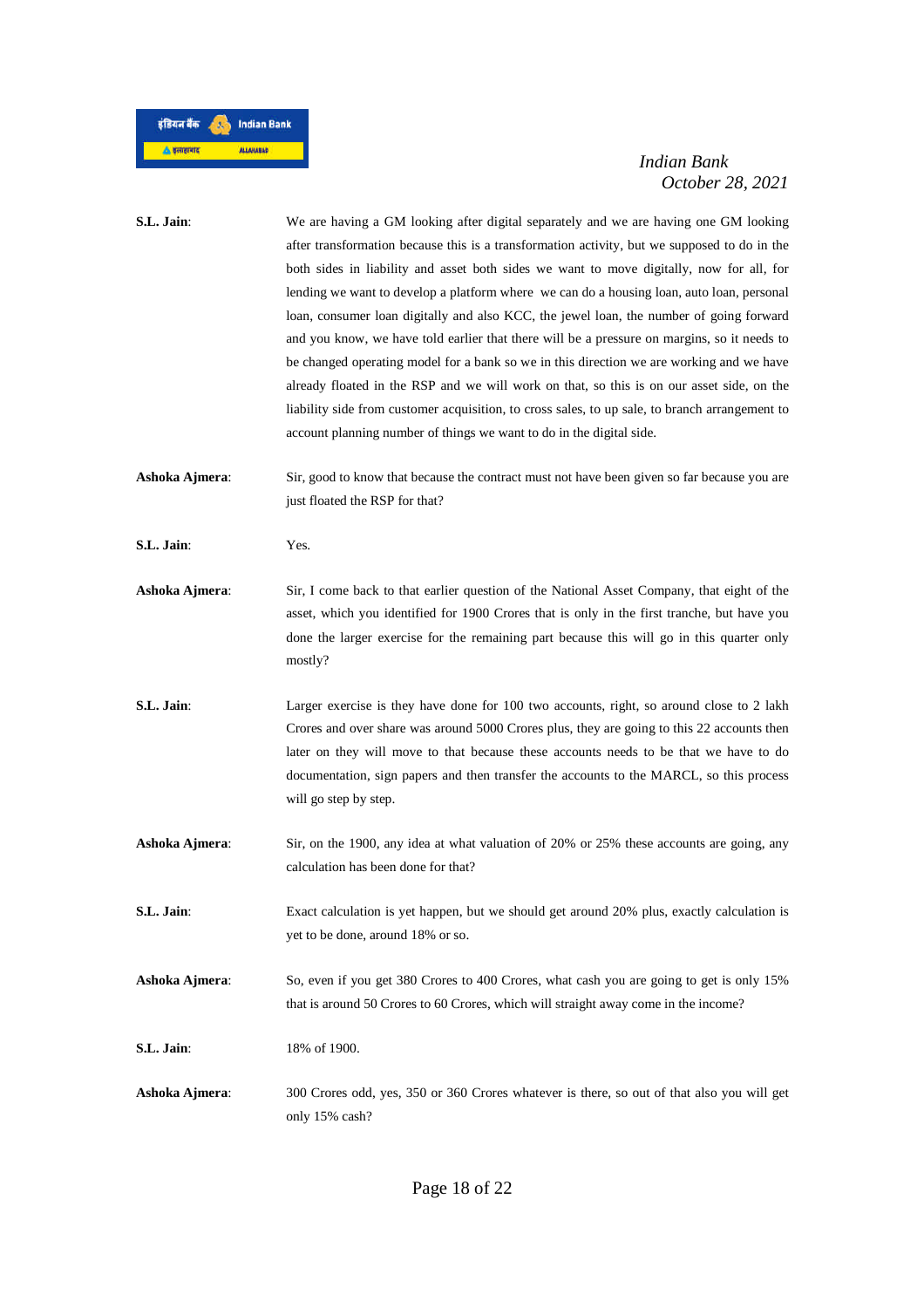

| S.L. Jain:                | Right.                                                                                                                                                                                                                                |
|---------------------------|---------------------------------------------------------------------------------------------------------------------------------------------------------------------------------------------------------------------------------------|
| Ashoka Ajmera:            | And remaining 85% is government guaranteed SRs?                                                                                                                                                                                       |
| S.L. Jain:                | Yes.                                                                                                                                                                                                                                  |
| Ashoka Ajmera:            | So, that also will be taken in the income because on that there is no clarity on those SRs<br>whether in the current year only you can take it as a entire this thing, anyway we will come<br>back for that.                          |
| S.L. Jain:                | Okay, as and when the guideline will come, we will act accordingly.                                                                                                                                                                   |
| Ashoka Ajmera:            | Thank you very much, Sir and all the best for the rest of this year and may be next year<br>also, thank you.                                                                                                                          |
| <b>Moderator:</b>         | Thank you. The next question is from the line of Gaurav from Bowhead India. Please go<br>ahead.                                                                                                                                       |
| Gaurav:                   | Thanks, again, Sir. Sir, on credit cost you mentioned it will be below 2% for this year, so<br>absolute number would be somewhere around 7000 Crores, that is correct because last year<br>we had provided 8500 Crores, so this year? |
| S.L. Jain:                | It is very difficult to say in numbers.                                                                                                                                                                                               |
| Gaurav:                   | No, Sir, I asking broad range, I do not want to pinpoint any specific number so it can maybe<br>7000 Crores to 8000 Crores, I just want the broad guidance?                                                                           |
| S.L. Jain:                | Our endeavor will be to bring it to below 2%. It is very difficult to say in terms of amount<br>or numbers, absolute number is very difficult.                                                                                        |
| Gaurav:                   | Sir, on your employee cost, what would be the quarterly run rate that you expect, it was<br>around 1500 Crores in $Q1$ and around 1700 Crores for $Q2$ , so going forward, what kind of<br>run rate should we go with?                |
| S.L. Jain:                | Because this time we made a provision of 300 Crores odd because of employee benefits so<br>out of this 300 Crores around at 200 Crores odd is the one time item to my mind, so our<br>CFO will explain in better terms.               |
| <b>Arun Kumar Bansal:</b> | Last year our total employee cost was around 6350 Crores, so this time in this particular<br>quarter it has been on the higher side has already explained that there was one time pension                                             |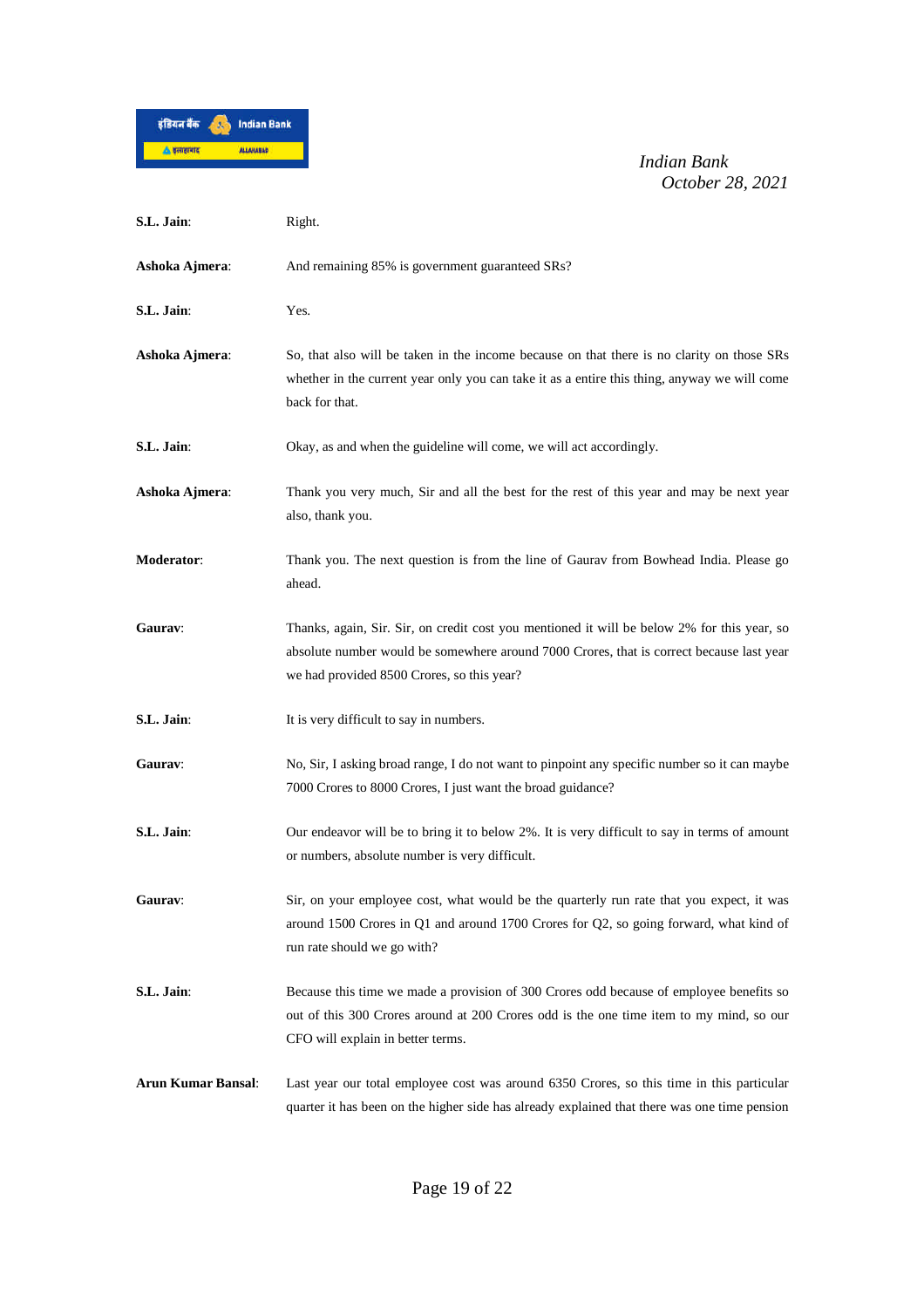

provisions are there around 200 Crores to 220 Crores, so for the year as a whole it will be less than the previous year number, it will be around 6000 Crores.

Gaurav: What was the other expenses, which was 4000 Crores last year, other operating cost, which was 4000 Crores?

**Arun Kumar Bansal**: Other expenditure on a quarterly basis it can be within the same only, 1000 Crores per quarter you can take it, it will not increase further.

**Gaurav**: Thank you.

**Moderator**: Thank you. The next question is from the line of Sonaal Kohli from Bowhead India. Please go ahead.

- **Sonaal Kohli:** Thank you for this opportunity, Sir. Sir, how do you see the outlook for your agriculture you know I see that overall your SMA one plus two combined has gone up and historically the bank has had very high NPA and you know, in light of approaching UP elections, they all expect any SOPs and I understand that the winter rains have also may have had an impact on the agriculture crop in this season, so what is your expectation on the agriculture side and why the SMAs have increased and secondly, I wanted to understand when do you expect ECLGS loans were given about a year back, when can one expect any, you know if you have negative impact, in which quarter do you expect that, if any negative impact, when do the payments, when would these loans have to make payments back to you that is my second and third one is simple query, did Srei become NPA this quarter or was it last quarter? Thank you.
- **S.L. Jain:** Three questions, Srei became NPA in this quarter because of the court decisions account was not classified an NPA. It was not with us, but for all other banks. So all to my mind all the banks might have taken in the current quarter, so this is question one. Second question of yours was regarding the agriculture, SMA1 is showing increasing trend in agriculture, but with the harvesting it happens, with the harvesting the SMA1 will come down. This is your agriculture second question. Third question was regarding ECLGS 2.0 and ECLGS 3.0 already the repayment has started and now the ECLGS additional 10% is being announced by the Government of India and we too have worked out and we have started lending in ECLGS as an extended part.

**Sonaal Kohli:** Sir, but are you seeing a trend where these payments have started offer a negative impact and what impact in the December quarter or is it too early for you to make a comment about this or are you seeing default, just some color if you have any on this?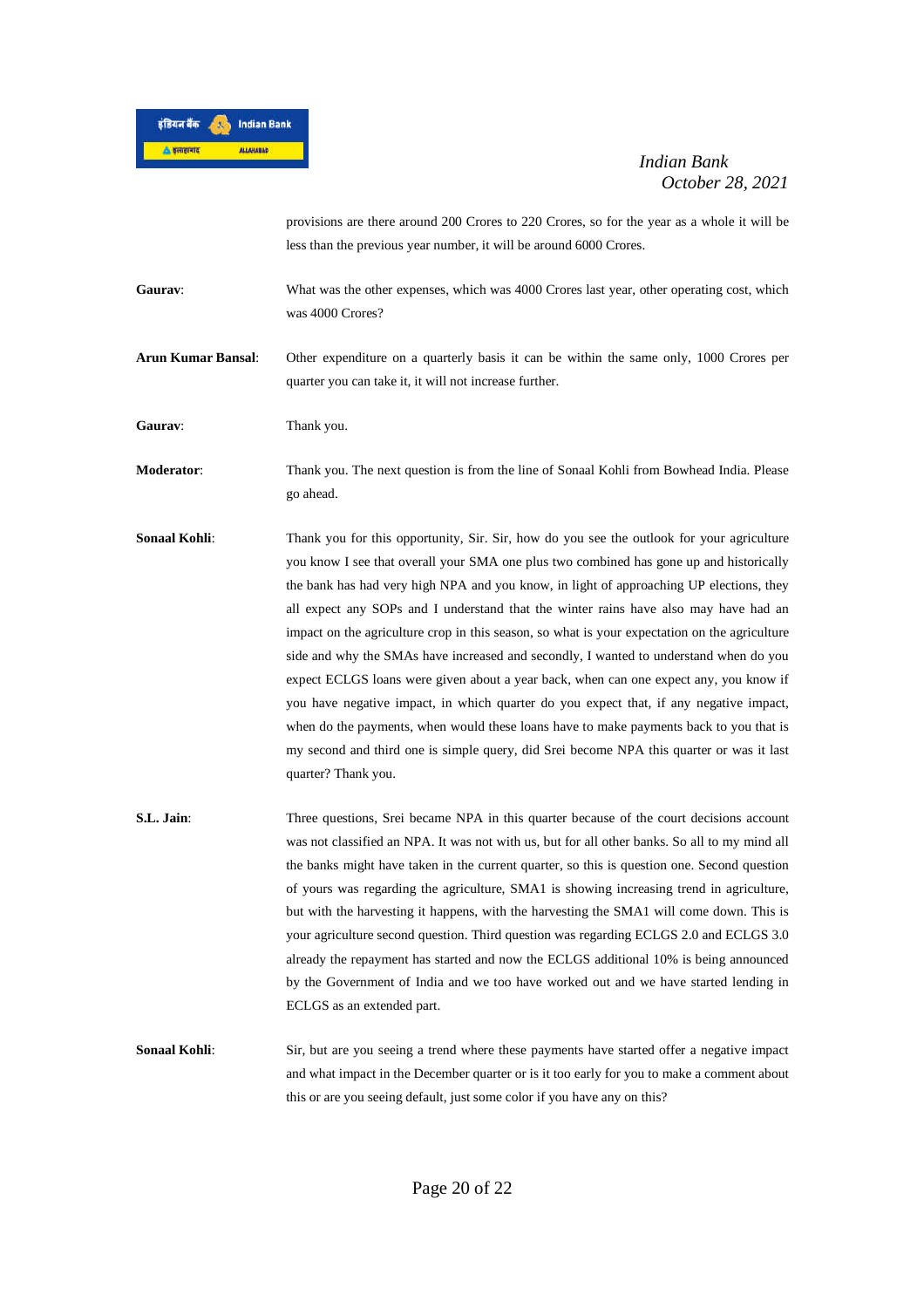

| S.L. Jain:           | It is too early to put a point, is the first point, second point, these borrowers they are giving |
|----------------------|---------------------------------------------------------------------------------------------------|
|                      | 10% extra, then it is too early.                                                                  |
| <b>Sonaal Kohli:</b> | I am sorry, Sir?                                                                                  |
| S.L. Jain:           | Since the government has announced 10% addition, in addition to 20%, so the same                  |
|                      | borrowers, their outstanding is being considered February 29, 2022 or March 31, 2022, we          |
|                      | are giving some additional amount, so it is too early to say that.                                |
| <b>Sonaal Kohli:</b> | Because of their support it is unlikely that NPAs will happen, right in the short term            |
|                      | because you are giving them additional 10% so at least that should come?                          |
| S.L. Jain:           | Now that the economy has also opened up, 92%, collection efficiency shows that not going          |
|                      | to have much negative impact.                                                                     |
| <b>Sonaal Kohli:</b> | Sir, do you expect any impact of UP elections on your agriculture SMA sector or the impact        |
|                      | of the unseasonal rainfall on your agriculture NPA as a sector going forward?                     |
| S.L. Jain:           | Election is very difficult to say what party will come and what declaration, but hopefully        |
|                      | because of the previous experiences now political parties are not announcing that kind of         |
|                      | release, which they were announcing earlier, so we hope the election is at least not going to     |
|                      | affect and monsoon and all had been good, the crop will be good and going forward                 |
|                      | whatever SMA and all are there I think most of that will be regularized.                          |
| <b>Sonaal Kohli:</b> | Sir, two small follow up question, was Srei an SMA2 in the previous quarter?                      |
| S.L. Jain:           | It was a part of the SMA2 only. It was not declared NPA just because the third order was          |
|                      | there, otherwise we call NPA only. It was a part of SMA2. It was put on freeze only.              |
| <b>Sonaal Kohli:</b> | Sir, secondly you said that there may be overlap between your restructured book and your          |
|                      | SMA book, so is it fair to conclude that the companies which have overlap in spite of             |
|                      | having got the benefit of restructuring if they are still in the SMA category, they are           |
|                      | definitely in trouble, because they have got all the leeway's of restructuring?                   |
| S.L. Jain:           | But my point is that major part of the restructuring we have done in the last quarter only.       |
| <b>Sonaal Kohli:</b> | So, we have done in the last quarter then I would not be in SMA?                                  |
| S.L. Jain:           | I said that most of the restructuring where we did restructuring we found the account was         |
|                      | viable where the units was closed or business at a very low capacity level, we did not do the     |
|                      | restructuring. We declared those account NPA only.                                                |